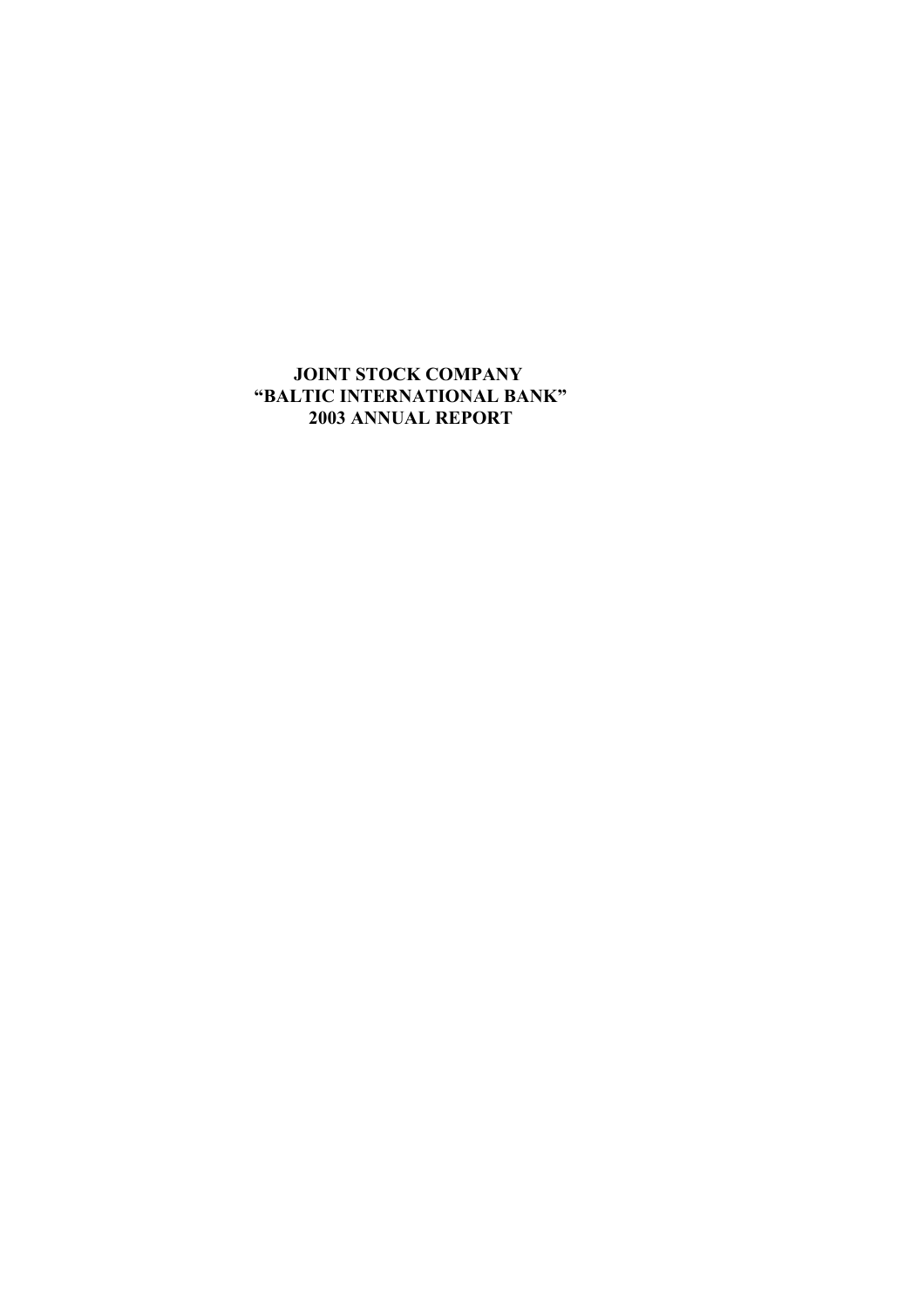# **TABLE OF CONTENTS**

| <b>Management Report</b>                          | 3  |
|---------------------------------------------------|----|
| <b>Supervisory Council and Management Board</b>   | 5  |
| <b>Statement of Management's Responsibilities</b> | 6  |
| <b>Independent Auditors' Report</b>               | 7  |
| <b>Statements of Profit and Loss</b>              | 8  |
| <b>Balance Sheets and Off-Balance Sheet Items</b> | 9  |
| Statements of Changes in Shareholders' Equity     | 11 |
| <b>Statements of Cash Flows</b>                   | 12 |
| Notes to the Financial Statements                 | 14 |

# **Page**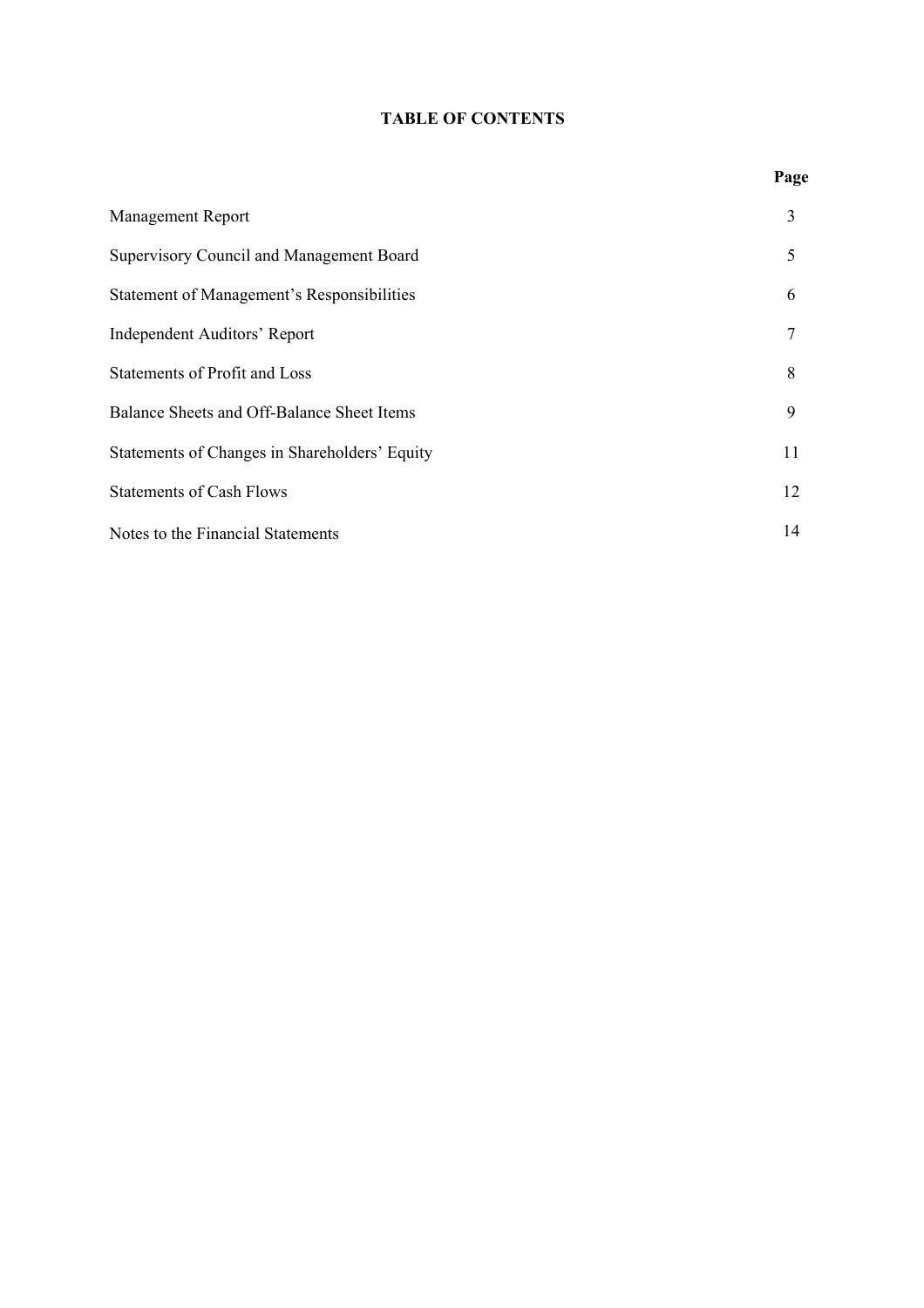### **MANAGEMENT REPORT**

Dear Ladies and Gentlemen,

In the year 2003, Latvian financial industry has once again made further headway in terms of core performance indicators. The aggregate assets of the Latvian banking sector totaled almost 5.716 billion lats (around 10 billion euro), or a 29.3 percent rise versus 2002-end. Also, the volume of private and corporate deposits grew by 21.3 per cent – to stand at 3.737 billion lats. Customer confidence in Latvian banks exhibits a trendlike increase.

Having celebrated its ten-year anniversary and having confirmed its successful activity by the positive dynamics of the financial variables, JSC "Baltic International Bank" continues posing and achieving new tasks and targets.

In 2003, the Bank focused its efforts on significant changes with a view to enhance the effectiveness of the Bank's business and to give a stimulus to the growth of its core performance ratios.

In the internal administration of the Bank a focus area was the reshuffle of the management structure. The Shareholder Council decided to elect new members of the Bank's Board and to establish the Council of Directors. Such an initiative was driven by necessity to segregate executive functions from those of regulatory character, which in turn entailed the restructuring of the Bank's various divisions.

Like the banking industry in Latvia overall, JSC "Baltic International Bank" boosts its potential. The increase in the Bank's assets is a testimony to the fact. In 2003, the Bank's assets attained the level of 35 079743 lats from 30 392 764 lats in 2002. The volume of customer deposits increased by 3 million lats. The volume of customer payments increased by 30 per cent, which is indicative of the constantly increasing customer activity. The two factors continue fostering the rise in the Bank's core financials.

In 2003, the Bank's credit portfolio increased to stand at 13 005 286 lats at the end of the reporting period. As for commercial and industrial loans, they show a stable tendency for growth.

In 2003, like in 2002, loans to private companies - residential borrowers - made the largest share of the Bank's loan portfolio.

During the reporting year the Bank's shareholders increased the Bank's share capital to 7 611 285 lats. The Bank's net profit in 2003 made 536 843 lats, or a 73 percent increase as compared to 2002 (309 565 lats).

In the year 2003, international credit rating agency *Moody's Investors Service* assigned the following ratings to the Bank:

- Long-term deposits  $B1$ ;
- Short-term deposits Not-Prime;
- Financial stability  $-E+$ ;
- Development outlook stable.

The Bank's further development is primarily wrapped up with the expansion of customer base in terms of its quality and quantity, which has been set as a priority task for the Bank in the year 2004.

A major emphasis is placed on the Bank's reputation risk reduction. Therefore the Bank actively works towards the prevention of money laundering (the processing of criminal proceeds to disguise their illegal origin).

In 2004, the Bank plan envisages implementing the TRANSMASTER card processing system designed to ensure the production and processing of chip cards and streamlining of magnetic strip cards functionality.

Surely, 2004 will be an eventful year for Latvia because of the country's accession to the European Union. Therefore, economic events and changes in the legal regulations applicable to the state performance, including the financial area, are likely to be seen. The Bank, along with other market participants, embarks on the partnership with the EU's Structural Funds so as to provide funding facilities for the development of local businesses.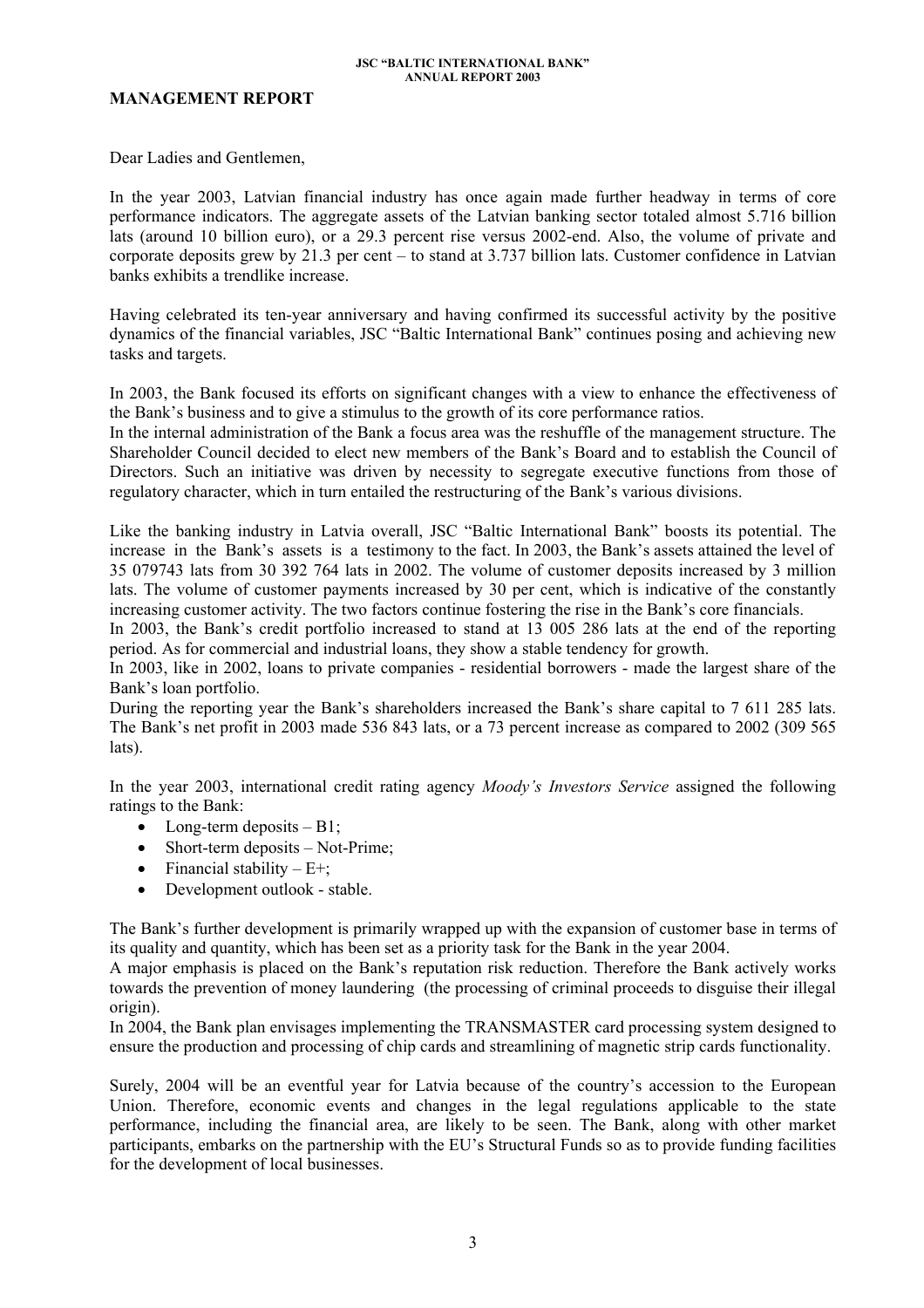As we are facing sweeping changes, a major challenge to the Bank is to get assurance that the Bank is prepared for new battles in the financial area and that the Bank will continue moving ahead and augmenting its potential and strength, while remaining committed to its corporate values.

In conclusion, we wish to express our heartiest gratitude to all of the Bank's customers and business partners who stay with the Bank for many years. We will be happy to see new customers for whom we may offer a package of bank services as may be necessary and appropriate for their business.

Finally, a special word of thanks is also due to the staff of the Bank for their commitment to work, which enables the Bank to attain the objectives posed and to set the new ones.

We know for sure that tomorrow's day will appear to have been stable and successful.

Leonid Kramnoy

Chairperson of the Council

Valeri Belokon Chairperson of the Board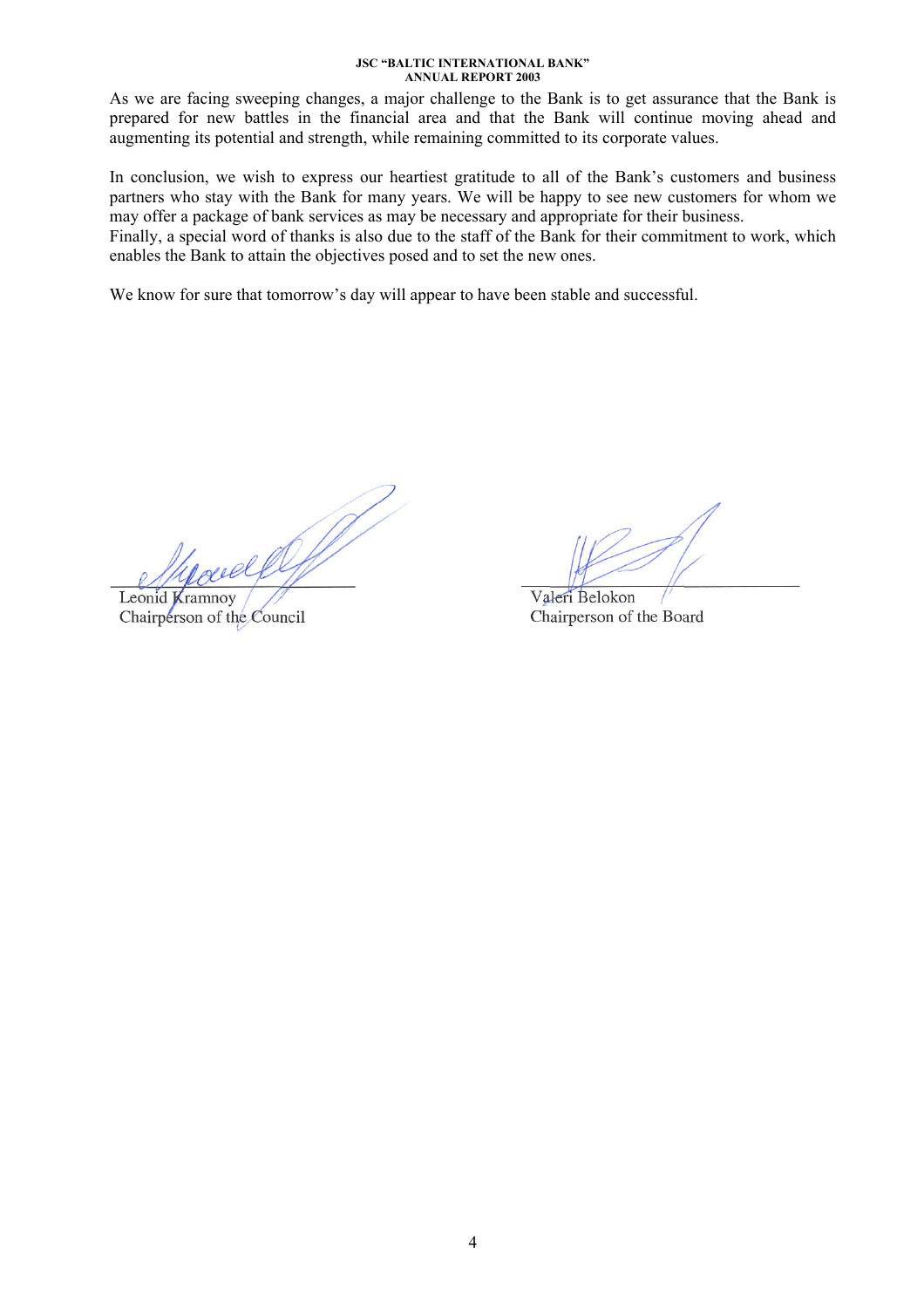### **SUPERVISORY COUNCIL AND MANAGEMENT BOARD**

### **Supervisory Council (as at December 31, 2003)**

| <b>Name</b>             | <b>Position held</b>                 | Appointed  | Re-elected               |
|-------------------------|--------------------------------------|------------|--------------------------|
| Leonid Kramnoy          | Chairperson of the Council           | 10/10/2003 | $\overline{\phantom{a}}$ |
| Vilori Belokon          | Deputy Chairperson<br>of the Council | 10/10/2003 | $\overline{\phantom{0}}$ |
| Viacheslav Kramnoy, sr. | Member of the Council                | 18/07/1997 | 10/10/2003               |

### **Management Board (as at December 31, 2003)**

| <b>Name</b>      | <b>Position held</b>            | Appointed  | Re-elected               |  |
|------------------|---------------------------------|------------|--------------------------|--|
| Valeri Belokon   | Chairperson of the Board        | 15/08/2003 | ۰                        |  |
| Tatiana Valikova | Deputy Chairperson of the Board | 15/08/2003 | $\overline{\phantom{a}}$ |  |
| Janis Apelis     | Member of the Board             | 15/08/2003 | $\overline{\phantom{a}}$ |  |
| Anita Lase       | Member of the Board             | 15/08/2003 | $\overline{\phantom{a}}$ |  |
| Alon Nodelman    | Member of the Board             | 15/08/2003 | $\overline{\phantom{a}}$ |  |
| Maria Guliayeva  | Member of the Board             | 15/08/2003 | $\overline{\phantom{a}}$ |  |
| Ilona Gulchak    | Member of the Board             | 15/08/2003 | ٠                        |  |

In the year 2003, the following changes were made in the Council's and Board's membership:

### **The Bank's Council:**

In accordance with JSC "Baltic International Bank's" decision taken by General Shareholder meeting held on 9 September 2003, Valeri Belokon was released from the position of Chairperson of the Bank's Council and Viacheslav Kramnoy jr. was released from the position of the Bank's Council member.

### **The Bank's Board:**

In accordance with JSC "Baltic International Bank's" decision taken by the Bank's Council on 11 August 2003, Alla Tkachenko was released from the position of Chairperson of the Bank's Board, Eugenia Litovchenko was released from the position of Deputy Chairperson of the Bank's Board, Vilori Belokon, Leonid Kramnoy, Evita Ostrovska, Natalja Tkachenko, Dace Kepite were released from the position of the Bank's Board member, and Albert Reznik was released from member of the Board nominee.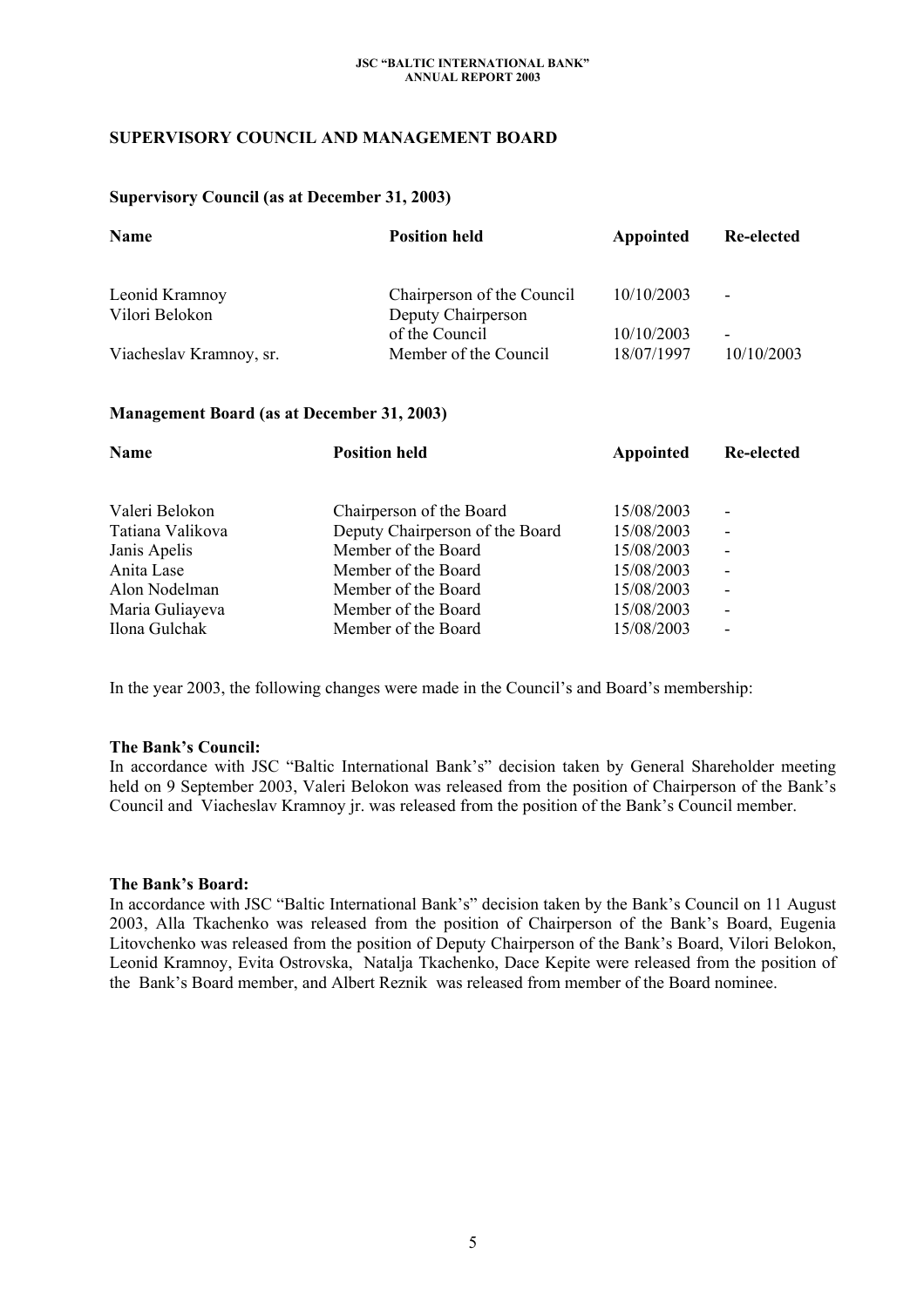### **STATEMENT OF MANAGEMENT'S RESPONSIBILITIES**

Riga 15 March 2004

On behalf of JSC "Baltic International Bank" (hereinafter referred to as the *Bank*) management Mr. Leonid Kramnoy, Chairperson of the Council, and Mr. Valeri Belokon, Chairperson of the Board, are pleased to inform that the 2003 Financial Statements have been prepared pursuant to the applicable laws and regulations of the Republic of Latvia. The 2003 Financial Statements present a true and fair view of the credit institution's financial position as at the accounting year-end, and its operational results in the accounting year and cash flows.

The Bank's accounting records have been kept in full compliance with the regulatory enactments, and at the same time the Bank management's responsibility is to assure safety of the Bank's assets and to prevent fraud and other wrongful acts. The Bank's management ensures that the Bank's financial business is transacted in accordance with the effective law "On Credit Institutions", other laws and legislative decrees in force, and the Bank of Latvia's and Financial and Capital Market Commission's regulatory requirements.

The 2003 Financial Statements have been prepared following the appropriate accounting principles, as consistently maintained by the Bank. The prudence concept and conservatism underlie the Bank's decisions and assumptions relating to the preparation of these Financial Statements. The Bank's management declares that International Financial Reporting Standards have been followed and every single significant variation has been duly mirrored in the covering notes.

On behalf of the Bank's Management

Leonid Kramnoy Chairperson of the Council

Valeri Belokon Chairperson of the Board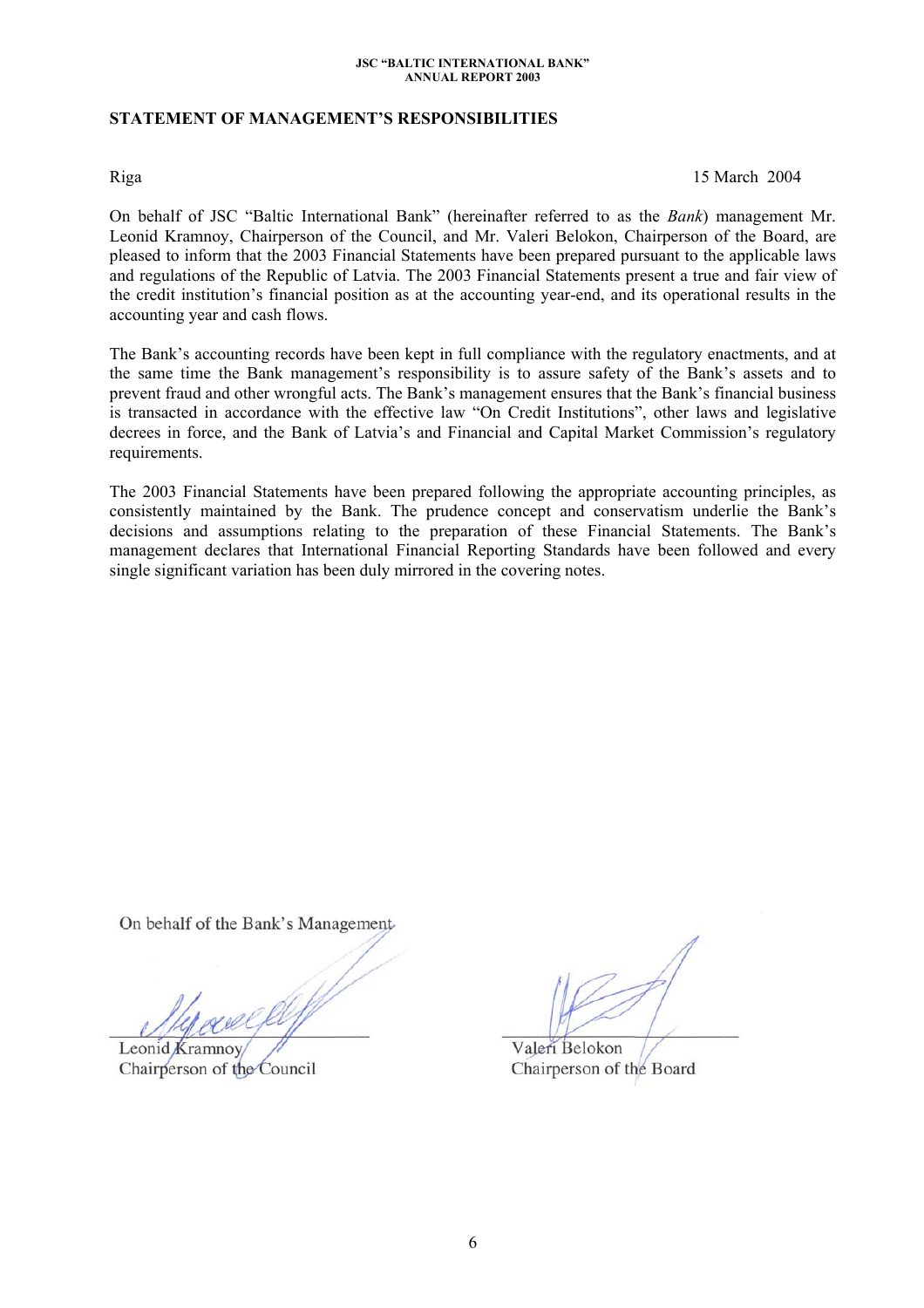## **INDEPENDENT AUDITORS' REPORT**

To the Shareholders of JSC "Baltic International Bank":

We have audited the accompanying balance sheets of a JSC "Baltic International Bank" (the Bank) as of 31 December 2003 and 2002 and the related statements of profit and loss, changes in shareholders' equity and cash flows for the years then ended. These financial statements are the responsibility of the Bank's management. Our responsibility is to express an opinion on these financial statements based on our audits.

We conducted our audits in accordance with International Standards on Auditing issued by the International Federation of Accountants. Those Standards require that we plan and perform the audit to obtain reasonable assurance about whether the financial statements are free of material misstatement. An audit includes examining, on a test basis, evidence supporting the amounts and disclosures in the financial statements. An audit also includes assessing the accounting principles used and significant estimates made by management, as well as evaluating the overall financial statement presentation. We believe that our audits provide a reasonable basis for our opinion.

In our opinion, the financial statements referred to above present fairly, in all material respects, the financial position of the Bank as of 31 December 2003 and 2002 and the results of its operations and cash flows for the years then ended in accordance with International Financial Reporting Standards, the requirements of the Financial and Capital Market Commission and other legislation of the Republic of Latvia.

Deloitte & Touche Audits SIA Licence No. 43

Ian Dent Audit Director Identity No: 051262-14673

Riga, Latvia 15 March 2004

**SHA** 

Marija Rubcova Sworn auditor Certificate No. 54 Identity No: 020655-13069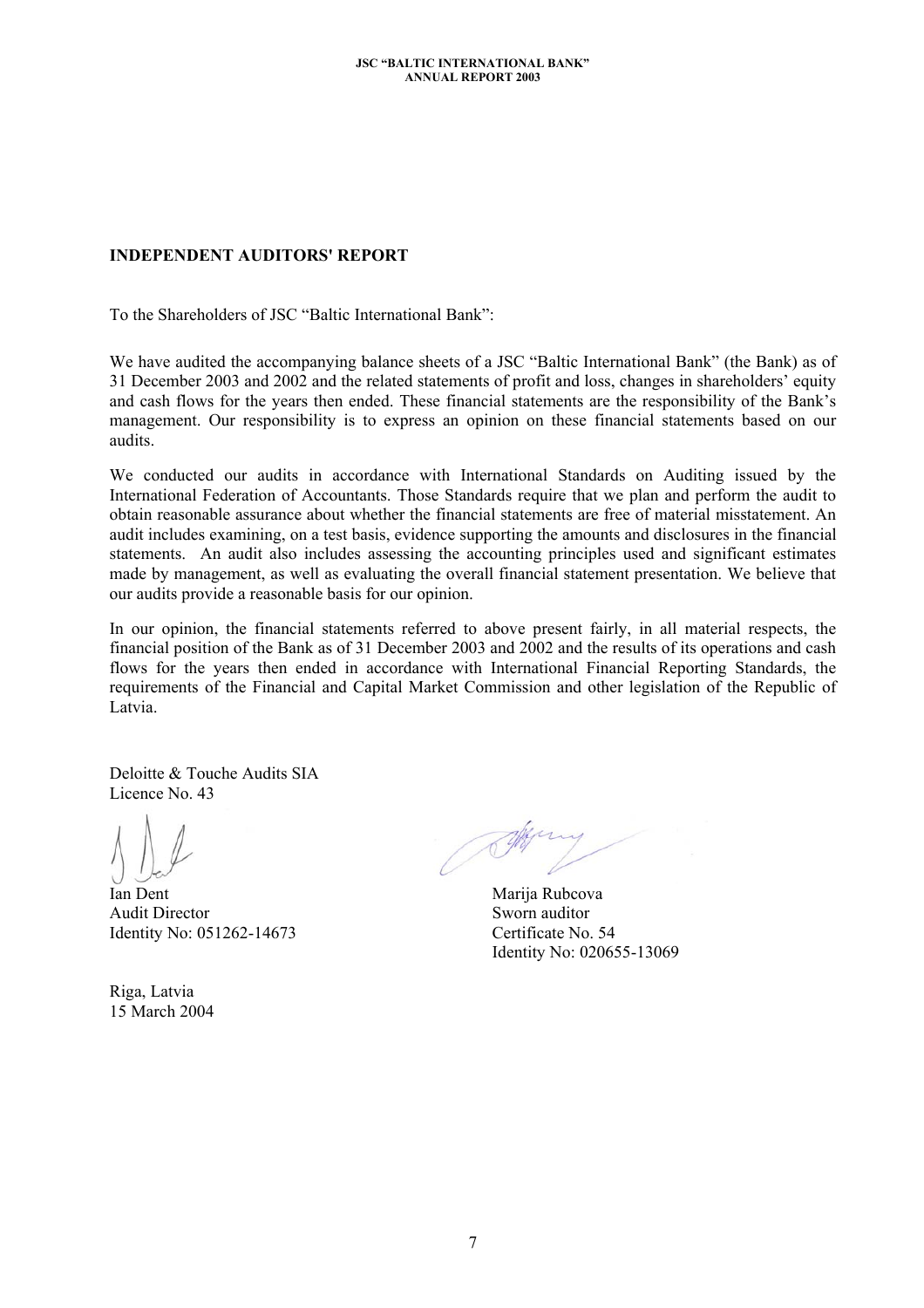### **STATEMENTS OF PROFIT AND LOSS**

|                                                                                                           | <b>Notes</b> | 2003            | 2002       |
|-----------------------------------------------------------------------------------------------------------|--------------|-----------------|------------|
|                                                                                                           |              | <b>LVL</b>      | <b>LVL</b> |
| Interest income                                                                                           | 4            | 1 657 275       | 1 857 290  |
| Interest expense                                                                                          | 5            | $(765\;573)$    | (1054323)  |
| Income from securities                                                                                    | 6            | 4 607           | 1493       |
| Fee and commission income                                                                                 | 7            | 783 002         | 601 254    |
| Fee and commission expense                                                                                | 8            | (217993)        | (197398)   |
| Gain from trading in financial instruments                                                                | 9            | 514 181         | 116 174    |
| Other operating income                                                                                    | 10           | 104 922         | 111 499    |
| Administrative expenses                                                                                   | 11           | $(1\ 617\ 327)$ | (1153833)  |
| Depreciation of intangible assets and fixed assets<br>Provisions for doubtful debts and off-balance sheet | 22, 23       | (178748)        | (144788)   |
| liabilities                                                                                               | 17           | (2086200)       | (73048)    |
| Release of provisions                                                                                     |              | 52 583          | 170 645    |
| Gain from revaluation of long-term financial investments                                                  | 19           | 2 4 1 7 1 1 5   | 74 600     |
| <b>Current year profit before taxation</b>                                                                |              | 667844          | 309 565    |
| Corporate income tax                                                                                      | 12           | (131 001)       |            |
| Current year profit after taxation                                                                        |              | 536843          | 309 565    |
| Earnings per share                                                                                        |              | 0,35266         | 0,26349    |

The accompanying notes on pages 14 to 34 are an integral part of the current financial statements.

The Management Board approved these financial statements on pages 8 to 34 on 15 March 2004.

W. reefly

Leonid Kramnoy Chairperson of the Council

Valeri Belokon Chairperson of the Board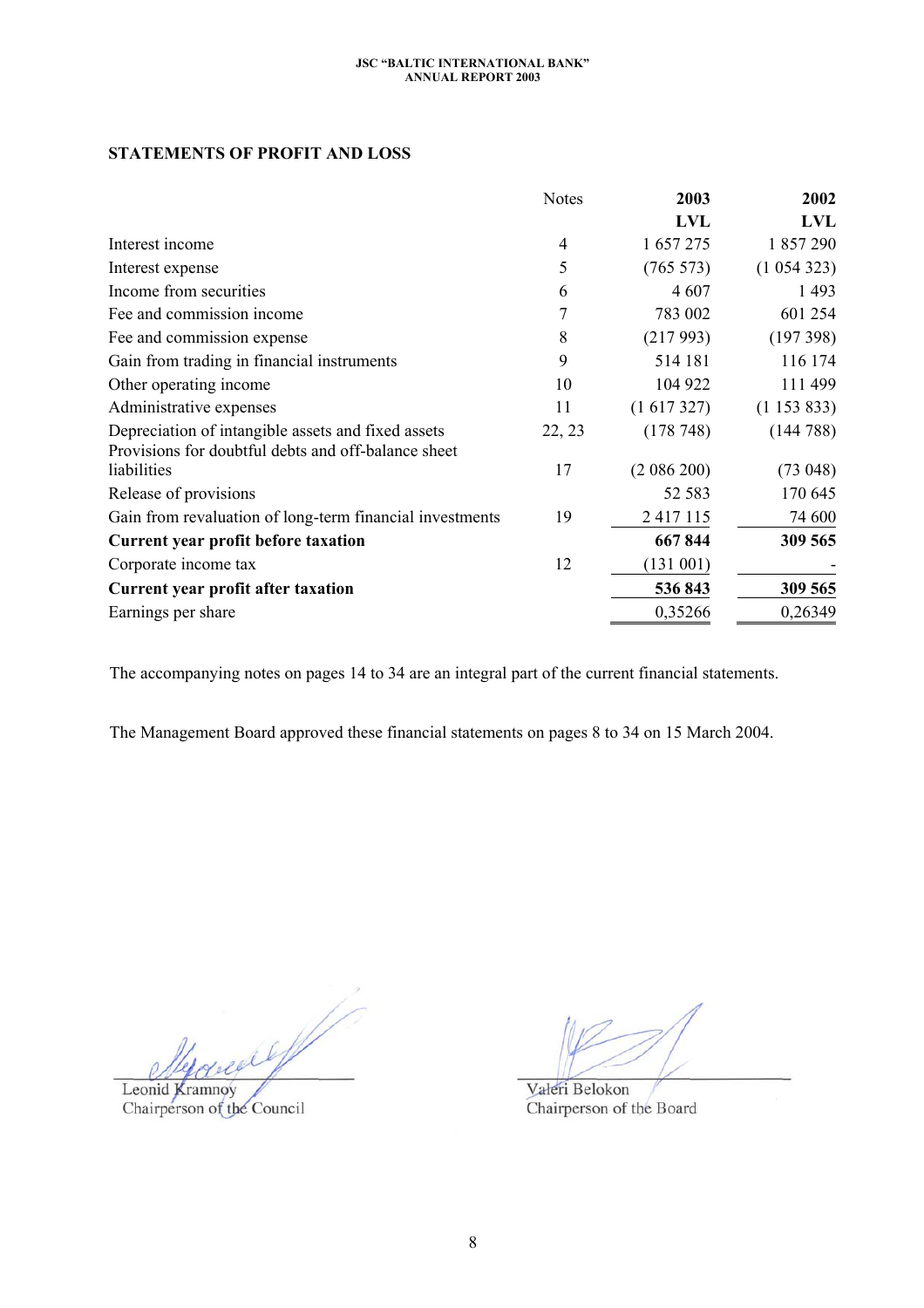## **BALANCE SHEETS AND OFF - BALANCE SHEET ITEMS**

| <b>ASSETS</b>                                  | <b>Notes</b>      | 2003       | 2002       |
|------------------------------------------------|-------------------|------------|------------|
|                                                |                   | <b>LVL</b> | <b>LVL</b> |
| Cash and balances with the central Bank        | 14                | 1 144 301  | 1 228 121  |
| Due from credit institutions and central banks | 15                | 13 434 826 | 13 599 927 |
| On demand                                      |                   | 6 891 811  | 13 469 247 |
| <b>Others</b>                                  |                   | 6 543 015  | 130 680    |
| Loans                                          | 16                | 13 005 286 | 11 707 358 |
| Debt securities and other fixed-income         |                   |            |            |
| securities                                     | 18(a)             | 1 199 017  | 876 183    |
| Government debt securities                     |                   | 335 512    | 423 081    |
| Other debt securities and fixed-income         |                   |            |            |
| securities                                     |                   | 863 505    | 453 102    |
| Shares and other non-fixed-income securities   | 18 <sub>(b)</sub> | 336 733    | 270 440    |
| Derivative contracts                           | 20                | 194 101    | 47485      |
| Investments in associated companies            | 21                | 127 111    | 127 111    |
| Intangible assets                              | 22                | 220 568    | 159 349    |
| Fixed assets and investment property           | 23                | 5 140 232  | 2 013 788  |
| Deferred expenses and accrued income           | 24                | 195 697    | 260 140    |
| Other assets                                   | 25                | 81 871     | 102 862    |
| <b>Total assets</b>                            |                   | 35 079 743 | 30 392 764 |

*(to be continued)*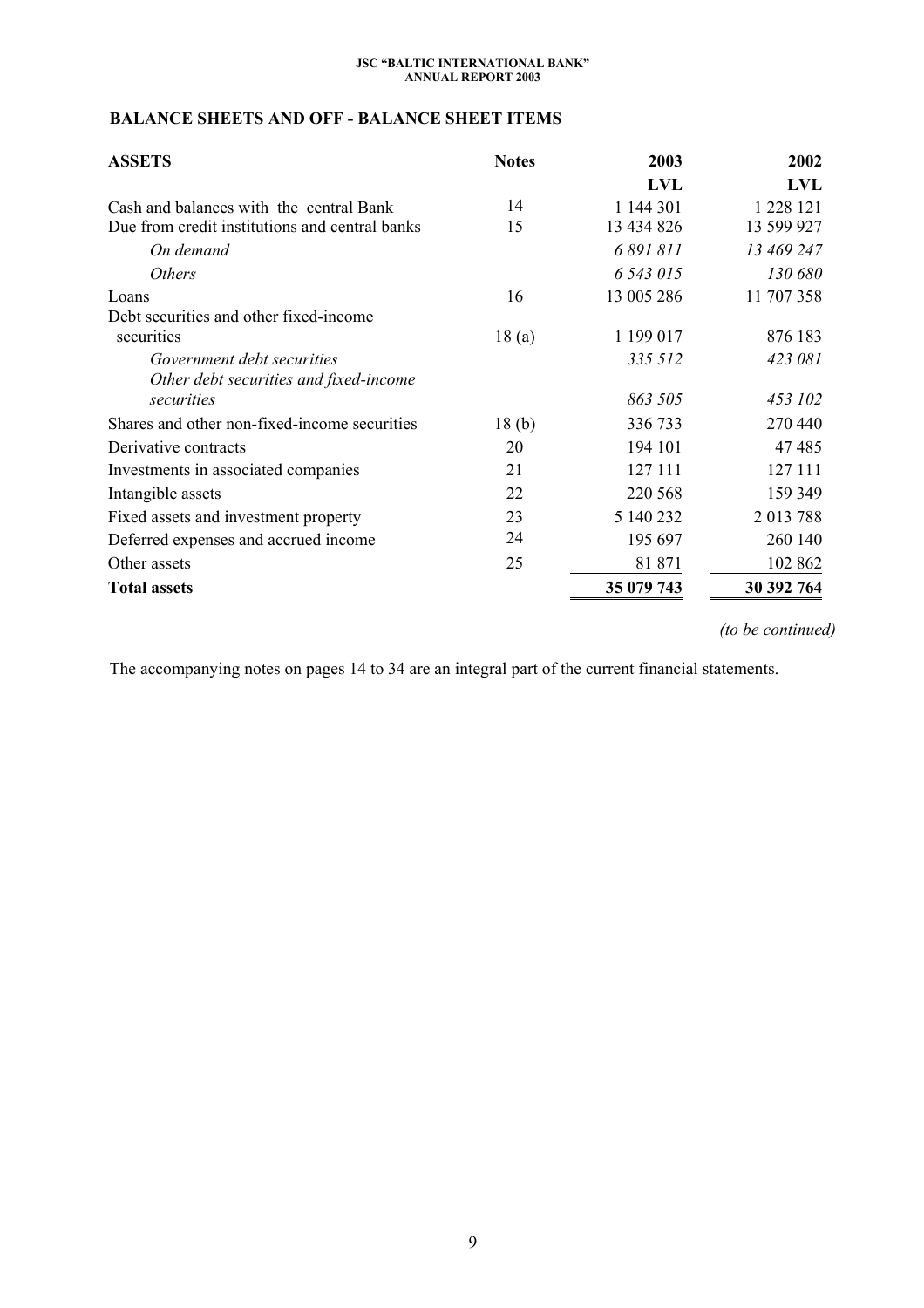## **BALANCE SHEETS AND OFF- BALANCE SHEET ITEMS**

## **LIABILITIES AND SHAREHOLDERS' EQUITY**

|                                              | <b>Notes</b> | 2003<br><b>LVL</b> | 2002<br><b>LVL</b> |
|----------------------------------------------|--------------|--------------------|--------------------|
| Due to credit institutions and central banks | 26           | 3 396 985          | 3 451 555          |
| On demand                                    |              | 1 384 481          | 2 473 355          |
| <b>Others</b>                                |              | 2012504            | 978 200            |
| Customer deposits                            | 27           | 25 216 889         | 22 420 000         |
| On demand                                    |              | 14 558 679         | 10 273 001         |
| Other customer deposits                      |              | 10 658 210         | 12 146 999         |
| Derivative contracts                         | 20           | 166 565            | 49 572             |
| Deferred income and accrued expenses         | 28           | 216 681            | 249 542            |
| Accruals for liabilities and payments        | 29           | 164 748            | 18 3 8 5           |
| Other liabilities                            | 30           | 202 205            | 163 874            |
| Subordinated liabilities                     | 31           | 369 429            | 967413             |
| <b>Total liabilities</b>                     |              | 29 733 502         | 27 320 341         |
| <b>Shareholders' equity</b>                  | 32           | 5 346 241          | 3 072 423          |
| Share capital                                |              | 7 611 285          | 5 874 310          |
| Reserve capital and other reserves           |              | 545 024            | 545 024            |
| Accumulated deficit                          |              | (3, 346, 911)      | (3656476)          |
| Profit for the current year                  |              | 536843             | 309 565            |
| Total liabilities and shareholders' equity   |              | 35 079 743         | 30 392 764         |
| <b>OFF-BALANCE SHEET ITEMS</b>               | 36           |                    |                    |
| Contingent liabilities                       |              | 1 219 335          | 222 627            |
| Guarantees                                   |              | 1 219 335          | 222 627            |
| Commitments to customers                     |              | 1 304 741          | 1 142 902          |
| Other commitments                            |              | 1 304 741          | 1 142 902          |
| <b>Total off-balance sheet items</b>         |              | 2 524 076          | 1 365 529          |

*(conclusion)* 

The accompanying notes on pages 14 to 34 are an integral part of the current financial statements.

The Management Board approved these financial statements on pages 8 to 34 on 15 March 2004.

V cecil

Leonid Kramnoy Chairperson of the Council

Valeri Belokon Chairperson of the Board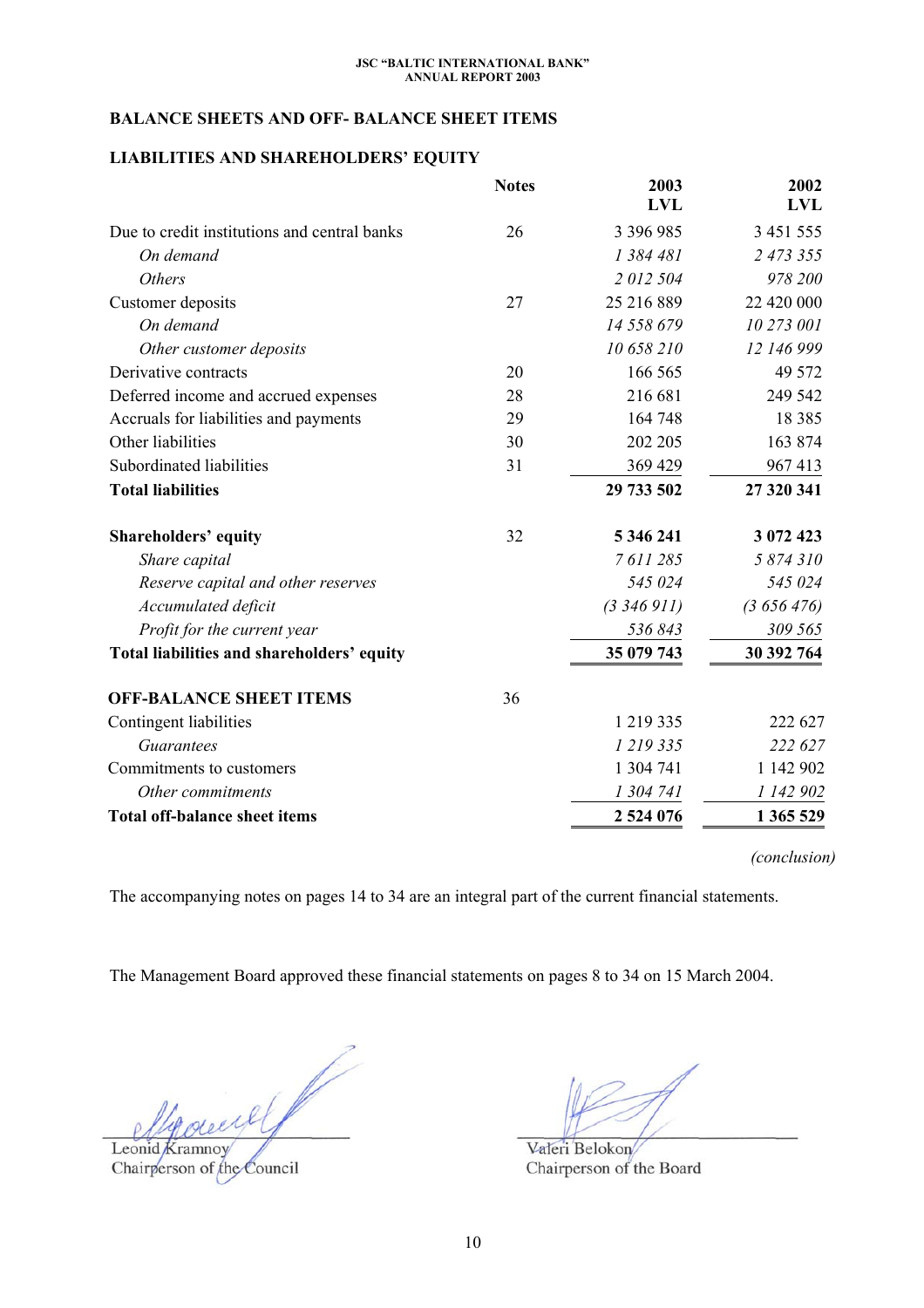# **STATEMENTS OF CHANGES IN SHAREHOLDERS' EQUITY**

|                                                     | <b>Notes</b> | Paid-in share<br>capital<br>LVL | <b>Reserve</b><br>capital and<br>other reserves<br><b>LVL</b> | Accumulated<br>deficit<br><b>LVL</b> | <b>TOTAL</b><br><b>LVL</b> |
|-----------------------------------------------------|--------------|---------------------------------|---------------------------------------------------------------|--------------------------------------|----------------------------|
| <b>Balance as at</b><br>31 December 2001            |              | 5 874 310                       | 545 024                                                       | (3656476)                            | 2 762 858                  |
| Profit for the current year<br><b>Balance as at</b> |              |                                 |                                                               | 309 565                              | 309 565                    |
| 31 December 2002                                    |              | 5 874 310                       | 545 024                                                       | (3346911)                            | 3 072 423                  |
| Share capital increase                              | 32           | 1736975                         |                                                               |                                      | 1736975                    |
| Profit for the current year                         |              |                                 |                                                               | 536 843                              | 536843                     |
| <b>Balance as at</b><br>31 December 2003            |              | 7 611 285                       | 545 024                                                       | (2810068)                            | 5 346 241                  |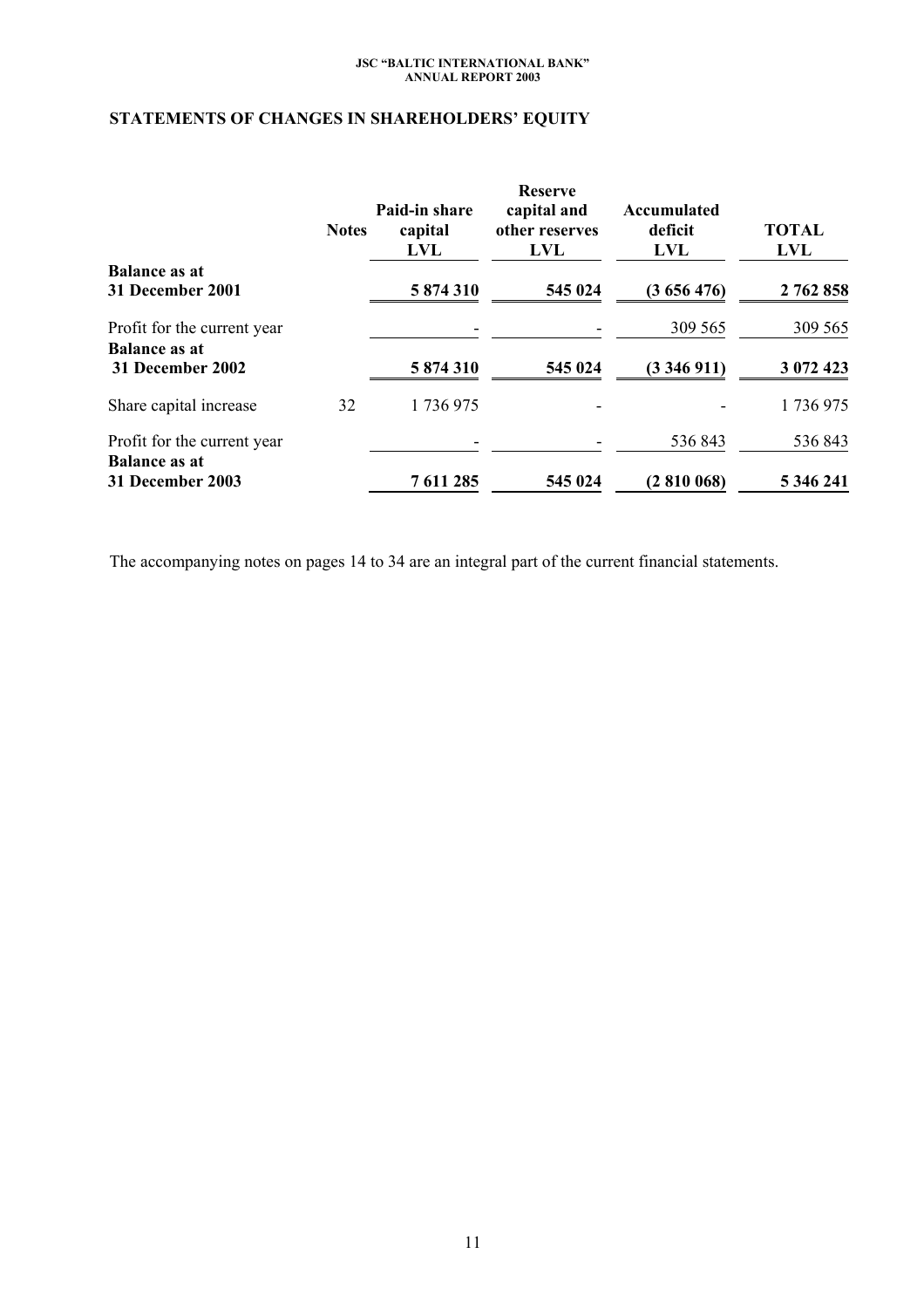# **STATEMENTS OF CASH FLOWS**

In accordance with the Financial and Capital Market Commission's regulatory requirements

|                                                                                            | <b>Notes</b> | 2003       | 2002       |
|--------------------------------------------------------------------------------------------|--------------|------------|------------|
|                                                                                            |              | <b>LVL</b> | <b>LVL</b> |
| <b>Cash flow from operating activities</b><br>Profit before taxes                          |              | 667 844    | 309 565    |
|                                                                                            |              | 194 237    | 144 788    |
| Depreciation and amortization of intangible and fixed assets                               |              |            |            |
| (Decrease)/increase in provisions for doubtful debts and off-<br>balance sheet commitments |              | 1 777 084  | (128947)   |
| Loss from translation of foreign currencies                                                |              | 556 366    | 219 535    |
| (Profit) from revaluation of long-term financial investments                               |              | (2433000)  | (74600)    |
| Increase in cash and cash equivalents from operating                                       |              |            |            |
| activities before changes in assets and liabilities                                        |              | 762 531    | 470 341    |
|                                                                                            |              |            |            |
| Increase/(decrease) in deferred income and accrued expenses                                |              | (32861)    | 56 399     |
| (Increase)/decrease in deferred expenses and accrued income                                |              | 51 088     | (32583)    |
| (Increase)/decrease) in other assets                                                       |              | (127138)   | 507 796    |
| Increase/(decrease) in other liabilities                                                   |              | 155 324    | (306558)   |
| Increase/(decrease) in accruals for liabilities and payments                               |              | 15 3 62    | (11002)    |
| (Increase)/decrease in short-term investments                                              |              | (389127)   | 214 341    |
| Decrease in balances due from credit institutions                                          |              |            |            |
| and central banks                                                                          |              | 11 884     | 781        |
| (Increase) in loans                                                                        |              | (3060148)  | (4758420)  |
| Increase in balances due to credit institutions and                                        |              |            |            |
| central banks                                                                              |              | 508 119    | 206 000    |
| Increase in deposits                                                                       |              | 2 796 889  | 4 001 675  |
| Increase in cash and cash equivalents from operating                                       |              |            |            |
| activities                                                                                 |              | 691 923    | 348 770    |
| Cash flow from investing activities                                                        |              |            |            |
| (Purchase) of fixed assets and intangible assets                                           |              | (948900)   | (439359)   |
| Proceeds from sales of fixed assets and intangible assets                                  |              |            | 2029       |
| Proceeds from sales of stakes held in enterprises/companies                                |              |            | 25 000     |
| (Decrease) in cash and cash equivalents as a result of                                     |              |            |            |
| investing activities                                                                       |              | (948900)   | (412 330)  |
|                                                                                            |              |            |            |
| <b>Cash flow from financing activities</b>                                                 |              |            |            |
| (Decrease) in subordinated liabilities                                                     |              | (597984)   | (61123)    |
| Increase in share capital                                                                  |              | 1736975    |            |
| Increase/(decrease) in cash and cash equivalents as a                                      |              |            |            |
| result of financing activities                                                             |              | 1 138 991  | (61123)    |
| (Decrease)/increase in cash and cash equivalents                                           |              | 882 014    | (124683)   |
| Opening balance of cash and cash equivalents                                               | 33           | 11 570 613 | 11 914 831 |
| (Loss) from foreign currency translation                                                   | 9            | (556 366)  | (219535)   |
| Closing balance of cash and cash equivalents                                               | 33           | 11 896 261 | 11 570 613 |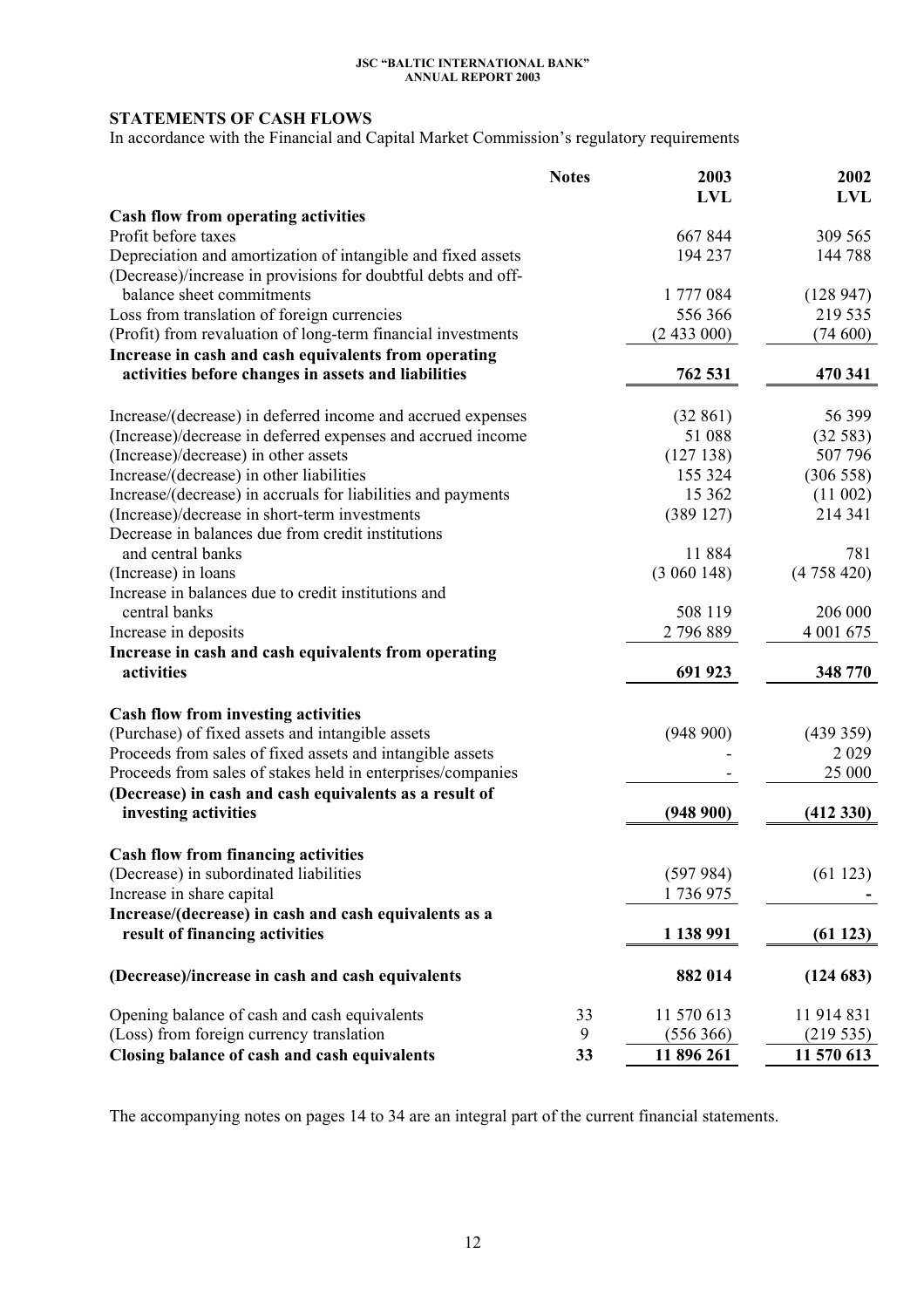## **STATEMENTS OF CASH FLOWS**

In accordance with the International Financial Reporting Standard

|                                                                | <b>Notes</b> | 2003       | 2002          |
|----------------------------------------------------------------|--------------|------------|---------------|
|                                                                |              | <b>LVL</b> | <b>LVL</b>    |
| <b>Cash flow from operating activities</b>                     |              |            |               |
| Profit before taxes                                            |              | 667844     | 309 565       |
| Depreciation and amortization of intangible and fixed assets   |              | 194 237    | 144788        |
| (Decrease)/increase in provisions for doubtful debts and off-  |              |            |               |
| balance sheet commitments                                      |              | 1 777 084  | (128947)      |
| Loss/(profit) from translation of foreign currencies           |              | 556 366    | 219 535       |
| (Profit) from revaluation of long-term financial investments   |              | (2433000)  | (74600)       |
| Increase in cash and cash equivalents from operating           |              |            |               |
| activities before changes in assets and liabilities            |              | 762 531    | 470 341       |
| Increase/(decrease) in deferred income and accrued expenses    |              | (32861)    | 56 399        |
| (Increase)/decrease in deferred expenses and accrued income    |              | 51 088     | (32583)       |
| (Increase)/decrease in other assets                            |              | (127138)   | 507 796       |
| Increase/(decrease) in other liabilities                       |              | 155 324    | (306558)      |
| Increase/(decrease) in accruals for liabilities and payments   |              | 15 3 62    | (11 002)      |
| (Increase)/decrease in short-term investments                  |              | (389127)   | 214 341       |
| Decrease in balances due from credit institutions              |              |            |               |
| and central banks                                              |              | 11 884     | 781           |
| (Increase) in loans                                            |              | (3060148)  | (4758420)     |
| Increase/(decrease) in balances due to credit institutions and |              |            |               |
| central banks                                                  |              | (54570)    | 3 3 3 5 0 5 1 |
| Increase in deposits                                           |              | 2 796 889  | 4 001 675     |
| Increase in cash and cash equivalents from operating           |              |            |               |
| activities                                                     |              | 129 234    | 3 477 821     |
| Cash flow from investing activities                            |              |            |               |
| (Purchase) of fixed assets and intangible assets               |              | (948900)   | (439 359)     |
| Proceeds from sales of fixed assets and intangible assets      |              |            | 2029          |
| Proceeds from sales of stakes held in enterprises/companies    |              |            | 25 000        |
| (Decrease) in cash and cash equivalents as a result of         |              |            |               |
| investing activities                                           |              | (948900)   | (412 330)     |
|                                                                |              |            |               |
| <b>Cash flow from financing activities</b>                     |              |            |               |
| (Decrease) in subordinated liabilities                         |              | (597984)   | (61123)       |
| Increase in share capital                                      |              | 1736975    |               |
| Increase/(decrease) in cash and cash equivalents as a          |              |            |               |
| result of financing activities                                 |              | 1 138 991  | (61123)       |
| Increase in cash and cash equivalents                          |              | 319 325    | 3 004 368     |
| Opening balance of cash and cash equivalents                   | 33           | 14 816 168 | 12 031 335    |
| (Loss) from foreign currency translation                       | 9            | (556 366)  | (219535)      |
| Closing balance of cash and cash equivalents                   | 33           | 14 579 127 | 14 816 168    |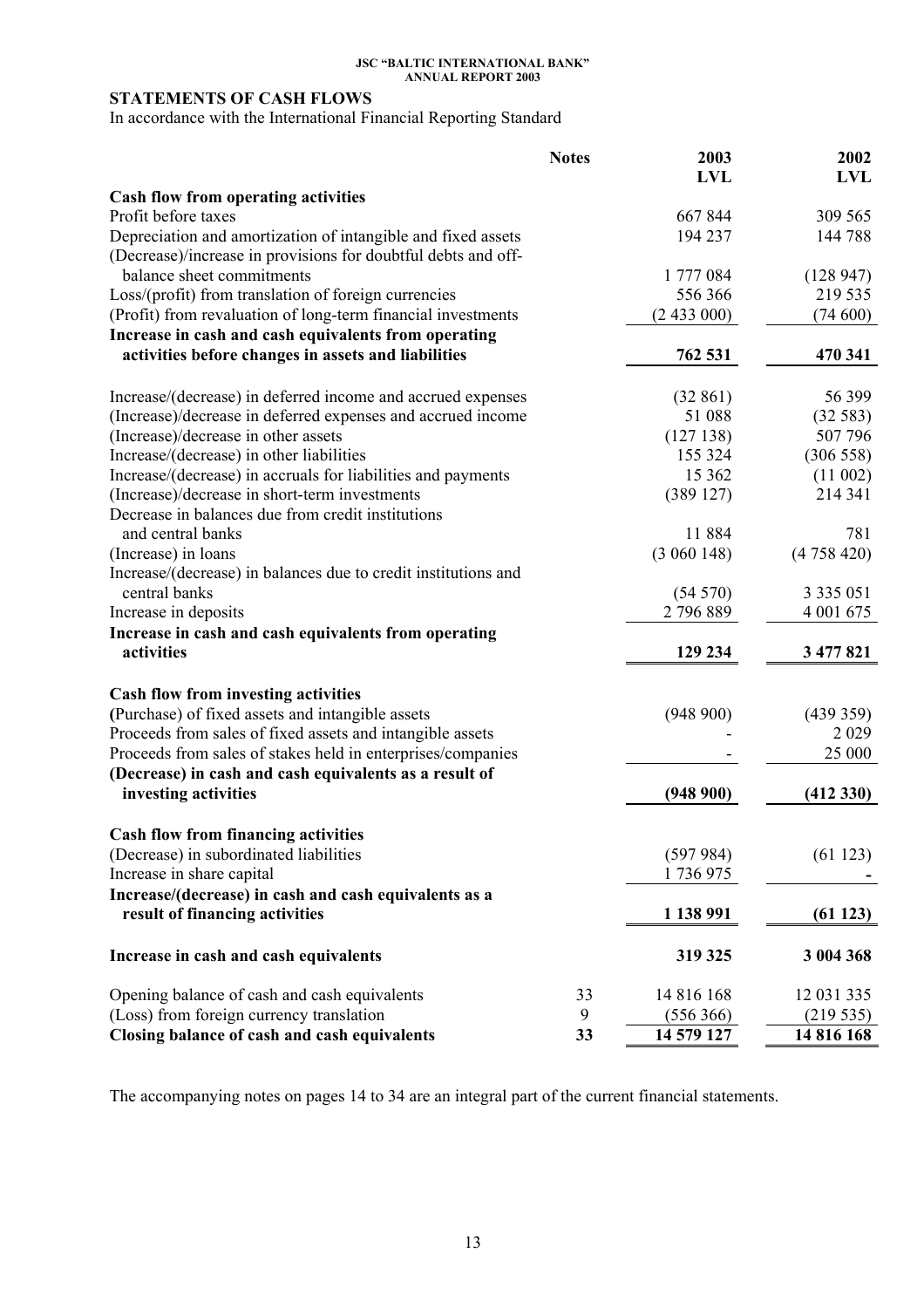### **THE ACCOMPANYING NOTES TO THE FINANCIAL STATEMENTS**

### **1. GENERAL INFORMATION**

JSC Baltic International Bank's (hereinafter referred to as the Bank) principal activity is rendering banking services to private individuals and legal entities in areas such as lending, acceptance of deposits, customer funds transfer, diverse transactions in the financial market by order of the clients and for the Bank's trading purposes.

The largest share of the Bank's customer base is represented by Latvian and cross-border large corporate customers. The principle of conservatism underlies the Bank's customer policy. To choose potential customers to partner with, the Bank uses a set of criteria. Abiding by this principle ensures top-level customer service complemented by treating each customer differently to meet the customer's exact needs, which in turn drives down chances of partnering with risky clients. When choosing customers, the Bank focuses strongly on the issues relating to the prevention of money laundering since in recent years these issues have become exceptionally vital.

The law "On Credit Institutions", the law "On the Prevention of Money Laundering", other laws, and the Financial and Capital Market Commission's regulations provide the framework under which the Latvian banking industry operates.

### **2. INTERPRETATION OF АCCOUNTING POLICIES АND THE PRINCIPLES OF ASSESSMENT**

### **General principles of accounting**

The Bank's financial statements are prepared following International Financial Reporting Standards. Initially the financial statements are prepared under the historical cost convention. Subsequently certain financial instruments are re-measured and recognized in the financial statements at their fair value.

### **Foreign currency translation**

The presentation currency of the Bank's financial statements is the lat of the Republic of Latvia (LVL). All assets and liabilities as well as off-balance sheet claims and commitments denominated in foreign currencies are translated into lats according to the Bank of Latvia's established exchange rate at the reporting period-end. Gains and losses resulting from the effect of exchange rate fluctuations are recognized in the profit and loss account for the reporting period.

The official exchange rates used on the day of the translation are as follows:

|     | The Bank of Latvia's<br>rate valid as at<br>31.12.2003 | The Bank of Latvia's<br>rate valid as at<br>31.12.2002 |
|-----|--------------------------------------------------------|--------------------------------------------------------|
|     | LVL 0.000250                                           | LVL 0.000308                                           |
| $=$ | LVL 0.674000                                           | LVL 0.610000                                           |
| $=$ | LVL 0.960000                                           | LVL 0.946000                                           |
| $=$ | LVL 0.018400                                           | LVL 0.018700                                           |
|     | LVL 0.541000                                           | LVL 0.594000                                           |
|     |                                                        |                                                        |

### **Accounting for income and expenses**

The reporting periods - related income and expenses are included in the Statements of Profit and Loss regardless of when they were received and paid. All interest income and expenses are recognized in the financial statements on an accruals basis. Accrued interest income is calculated only on loans categorized as *standard* and *watch*. Fees and commission received from customers are included in the income as at the transaction date, unless otherwise provided by the relevant agreement between the Bank and the customer.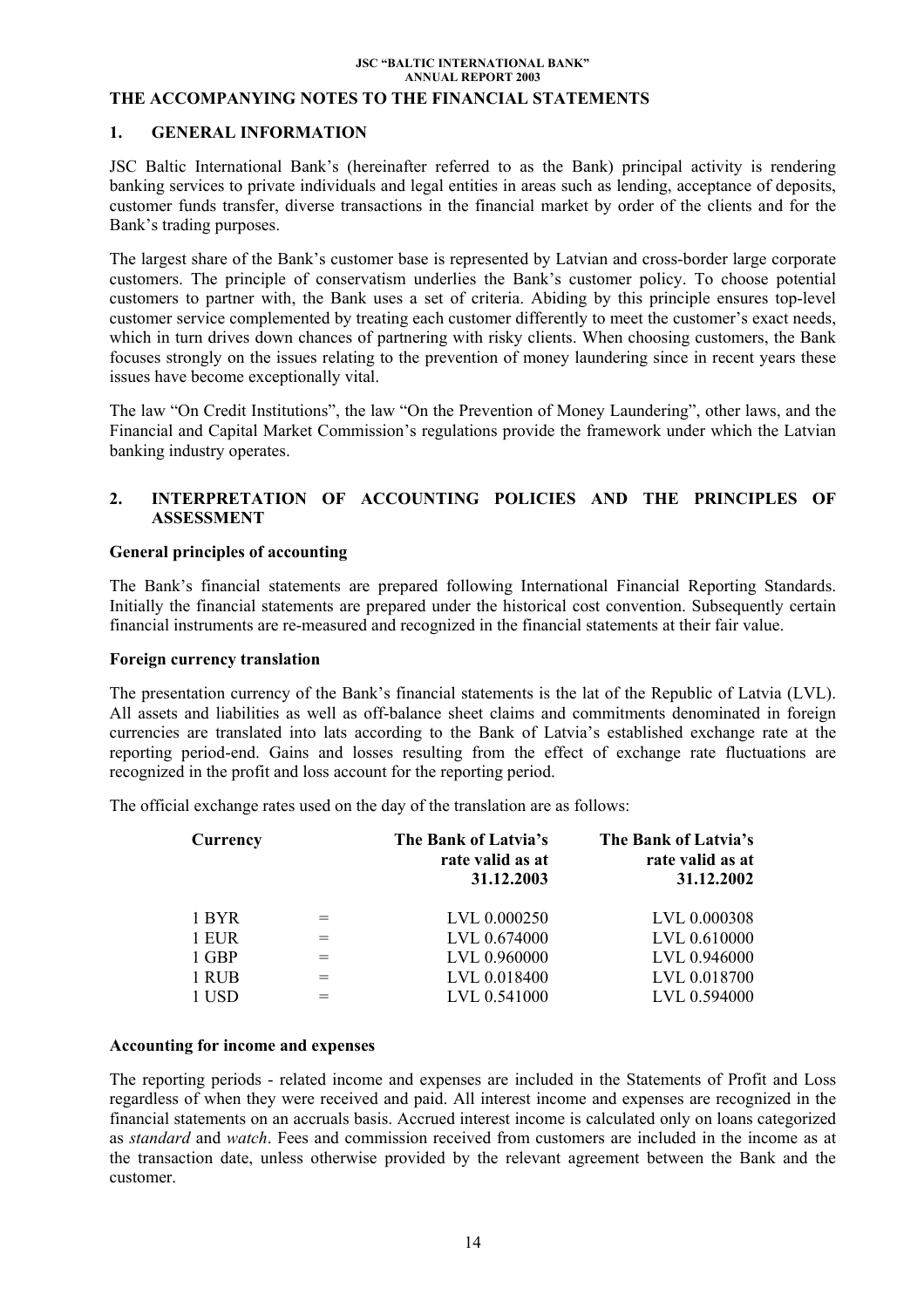## **Investments**

The Bank's investments fall into two portfolios: the Bank's portfolio and the trading portfolio.

## **(a) Securities purchased for investment purposes (the Bank's portfolio)**

The Bank's investment portfolio comprises government securities and corporate bonds, which are recognized at amortized cost. Held-to-maturity securities are accounted for using a settlement date basis for purchases. Initially, held-to-maturity securities are recorded at their purchase value adjusted for discounts or premiums. Subsequently the straight-line method is used for amortizing discounts over the term to maturity. There is no material difference between the result obtained and that, which might have been obtained based on the effective interest method.

## **(b) Securities purchased for trading purposes (the trading portfolio)**

The Bank acquires trading securities for speculative purposes. The Bank's trading portfolio comprises fixed-income and non-fixed-income securities issued by the Latvian and cross-border issuers. Trading securities are accounted for using the settlement date basis for both purchases and sales. Trading securities are initially recognized at purchase cost (which includes transaction costs) and subsequently remeasured at fair value based on market prices. Realized and unrealized gains or losses are recorded as net trading income or net trading loss, respectively.

**The re-classification of financial instruments** from the trading portfolio to the investment portfolio is not allowed. The re-classification of a financial instrument from the Bank's portfolio to the trading portfolio is allowed in the following cases: where behavior of a financial instrument is impossible to forecast and the financial markets signal a sharp fluctuation in prices and exchange rates; where the Bank's investment policy or business strategy is revised.

## **Financial contracts**

The Bank trades derivative contracts and executes other off-balance sheet financial transactions.

## **(a) Derivative instruments**

As for derivative contracts, the Bank is a party to foreign currency *forward* and *swap* contracts. Gains or losses resulting from changes in currency exchange rates as at the transaction date are recognized in the statements of profit and loss as a profit or loss from the revaluation of positions in foreign currencies. Also, the Bank's derivative contracts comprise *options*. Where *options* are involved, option premiums paid are recognized in the balance sheet at market prices.

## **(b) Other off - balance sheet financial transactions**

In its daily business, the Bank is involved in off-balance sheet financial transactions associated with lending, the issuance of bank guarantees and letters of credit. These financial transactions are recorded in the financial statements as at the relevant agreement's sealing date. Since such off-balance sheet liabilities are exposed to off-balance sheet risks differing in their levels, in the financial statements off-balance sheet liabilities are included in the capital adequacy calculation, liquidity risk analysis and currency risk analysis.

## **Loans and provisions**

In the financial statements loans are recorded at their book value, i.e., issued and still outstanding loan principals less specific loan loss provisions held against non-performing loans.

Provisions for possible loan losses are created in line with International Financial Reporting Standards and the Financial and Capital Market Commissions' regulations and they represent possible loan loss amounts as at the financial statements date. The Bank reviews the amount of provisions held against nonperforming loans on a regular basis and, if necessary, makes adjustments based on risk exposure properly measured for each loan to fully comply with the Bank's Loan Policy. Whenever a loan is recognized as a non-performing loan, loan loss reserves are released from the provisions account and the loan is written off the balance sheet. The collateral underlying non-performing loans is included in other assets at its estimated recoverable market value. The value of the previously written-off and ultimately recovered loans is recorded in the statements of profit and loss as earnings in the respective period, when it has been repaid.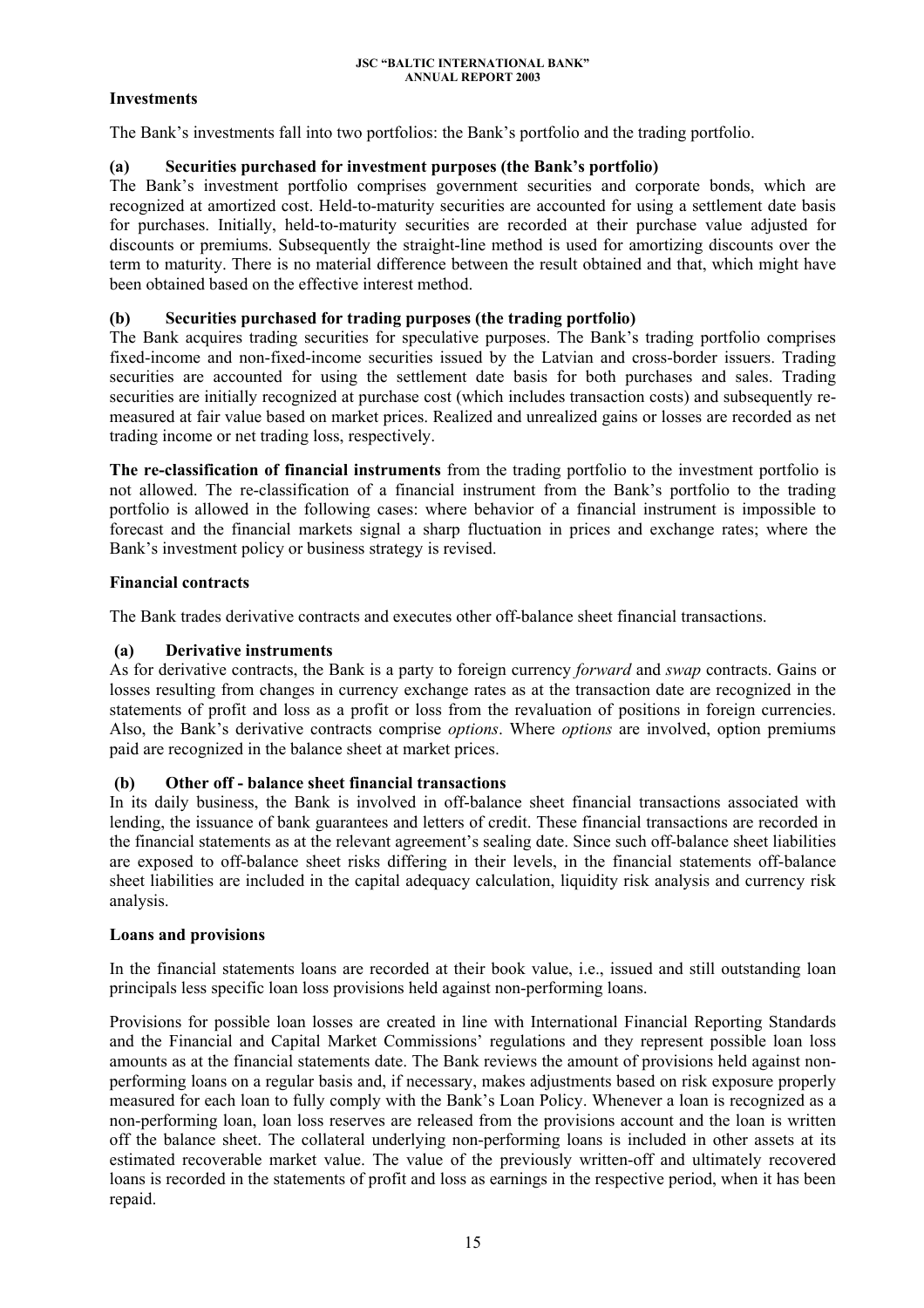## **Intangible assets**

The Bank's intangible assets comprise licenses, which are necessary for the Bank's normal performance, and an array of software programs. The Bank's intangible assets are accounted for at their historical cost less depreciation. Intangible assets amortisation term is determined by the Bank based on the intangible asset's useful life, if any; in the event that such a term is not stated, then the Bank amortises the intangible asset into expenses over a period of 5 years. The Bank applies the straight-line method of depreciation to write off intangible assets, based on the assumption that intangible assets constantly lose their value.

### **Fixed assets**

Fixed assets are recorded in the Bank's financial statements at their historical cost less depreciation. Fixed assets having a purchase price below 100 lats are expensed at the moment of purchase. Fixed assets purchased for foreign currency are accounted for in lats at the Bank of Latvia's established rate valid as at the assets factual delivery date.

The depreciation terms of the Bank's fixed assets are as follows:

| Buildings and constructions | 50 years |
|-----------------------------|----------|
| Machinery                   | 5 years  |
| Cars                        | 5 years  |
| Other fixed assets          | 10 years |
| Computers                   | 5 years  |

As for construction projects and land plots, depreciation is not calculated. Fixed asset maintenance and routine repair - related expenses are included in the profit and loss account when they arise. The Bank's own fixed asset overhaul - related expenses are added to the respective asset on the balance sheet. Leasehold improvement are included in the balance sheet item "Deferred expenses" and are depreciated over their related rent term.

### **Investment property**

In accordance with International Financial Reporting Standards and the Financial and Capital Market Commission's requirements investment property is initially recognized in the balance sheet at its purchase value, including purchase costs. Subsequently, the investment property is revalued and accounted for at its fair value based on its market price. Changes in value are recorded in the statements of profit and loss in "Gain or loss from revaluation of long-term financial investments" item.

### **Investments in the related companies**

Investments in subsidiaries (i.e. companies over which the Bank has more than 50% of the voting rights, or over which the Bank maintains material control) are shown using the equity method, under which the Bank's owned share of the related company, as resulting from the financial activity, is included into the Bank's profit and loss statement. Therefore, the book value of the investment is equal to the Bank's owned share of the equity.

### **Repo operations (***repos***)**

Securities sold under repurchase agreements (*repos*) are recorded in the financial statements along with other securities, while the Bank's commitments are included in the respective items in the liabilities-side of the balance sheet, as "Due to credit institutions" or "Deposits" depending on the agreement's characteristics.

### **Fair value of financial assets and liabilities**

Fair value is based on the intentions for further activity of the Bank in certain financial assets and financial liabilities, taking into account its current financial position. The initial evaluation of financial assets and financial liabilities of the Bank is carried out at the fair value of the included asset and received liability for its repayment, including the transaction costs. The subsequent evaluation of financial assets and liabilities in the Bank's balance sheet is carried out at depreciated cost, excluding trading assets and liabilities and derivatives. The fair value of a financial asset and financial liability is established by means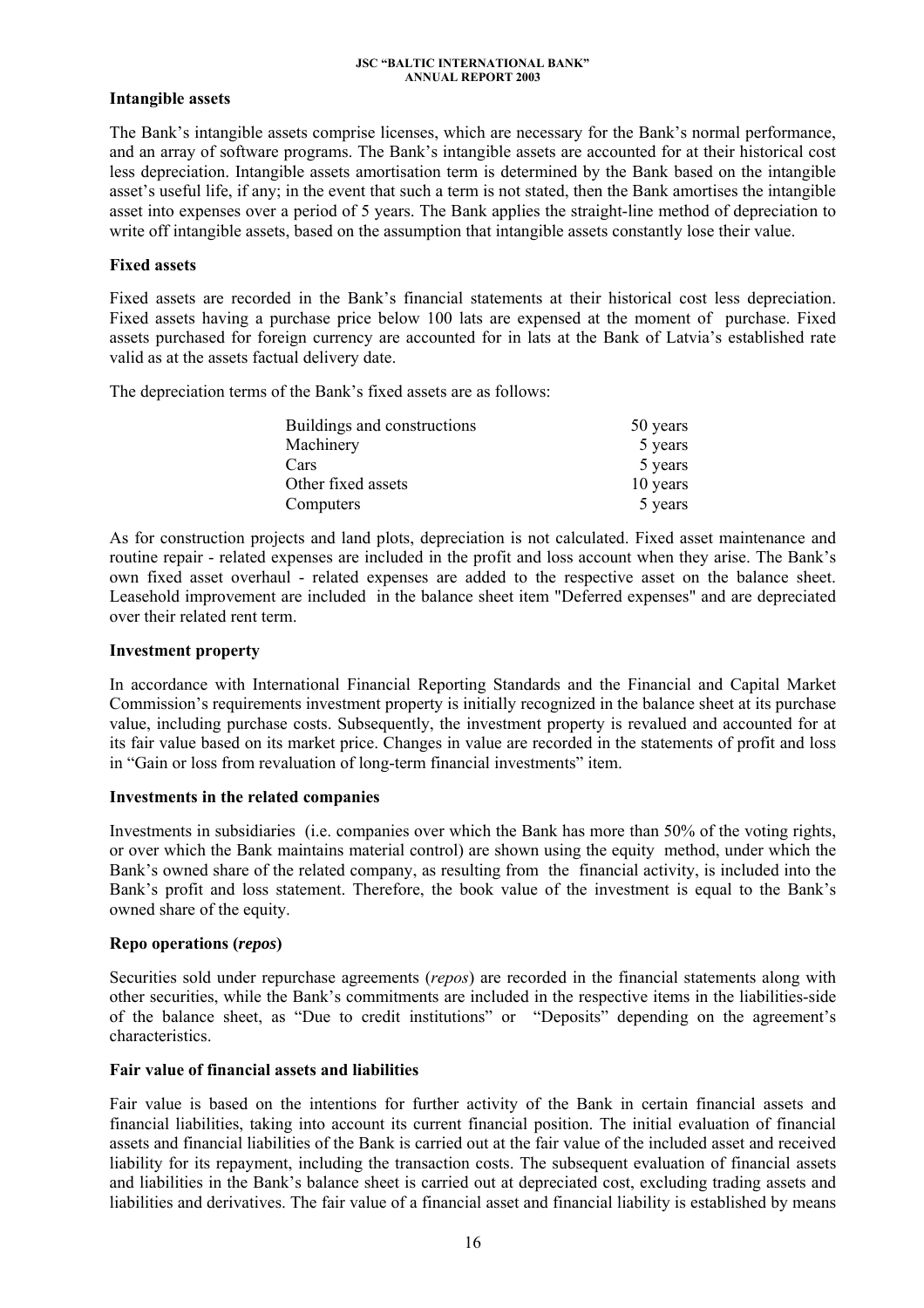of an evaluation method based on the initial data of the market, interest rates, norms of determined losses for granted loans, and the coefficient for discounting. The trading portfolio, consisting of the securities of the Bank, is carried at fair value, which is based on published quotes on active markets.

## **Money in transits**

At the accounting period-end "Money in transits" is included in the respective customer's account balances.

## **Cash and cash equivalents**

For the purpose of compliance with the regulations of the Financial and Capital Market Commission, cash and cash equivalents in the statement of cash flows comprises cash and deposits with the Bank of Latvia and other credit institutions with a maturity of less than 3 months when purchased, less balances due to the Bank of Latvia and credit institutions with a maturity of less than 3 months.

For the purpose of compliance with International Financial Reporting Standards, cash and cash equivalents comprises cash and deposits with the Bank on Latvia and other credit institutions with a maturity of less than 3 months when purchased.

## **Corporate income tax**

Corporate income tax in the Republic of Latvia is a direct tax on profits, which is collected at the rate of 19%. Deferred tax liabilities or claims arise from temporary differences insofar as the Bank's income and expenses stated in tax return and their carrying amounts in the financial statements are not recognized at the same time. Deferred tax liabilities or claims arise for the Bank as a result of short-term differences, connected with non-simultaneous recognition of income and expense in the financial statements or tax declaration prepared by the Bank. Deferred taxes apply to the probable future tax claims and liabilities for all transactions and events, recognized in the financial statements or tax declaration of the Bank. Basic short-term differences arise because of differences between the depreciation rates of fixed assets, used for financial accounting and for tax purposes, and general accruals for bad debts and other expenses.

## **3. RISK MANAGEMENT**

The Bank's financial business is exposed to various risks, of which core risk categories are credit risk, liquidity risks, currency risk and trading risk. All the aforementioned risks stem from the impairment of the borrower's credit solvency, exchange rates fluctuations, interest rates fluctuations, and other factors. The Bank's risk management policies set forth regulatory limits on risk transactions and outline the procedures leveled at risk mitigation across all of the Bank's business areas. The Bank's Board, the Council of Directors and two committees - the Credit Committee and the Resources Supervision Committee - continuously verify compliance with the regulatory requirements and the guidelines outlined in the Bank's internal documents. In view of the expansion of the Bank's activity and the evolvement of the financial market, the Bank regularly improves its risk management system over which the Internal Audit Department maintains continuing control.

## **Credit risk**

Credit risk is the risk that the Bank may sustain losses through the Bank's counterpart or debtor's failure to meet contractual obligations vis-à-vis the Bank.

For the purpose of minimizing credit risk, the Bank has set internal limits on various deals and transactions, for instance, limits to the amount involved in the transaction with any borrower (including any bank), depending on the borrower's financial position, registration and the region where the borrower's business is based, and depending on the amount and type of the underlying collateral, currency of the transaction, and other criteria. All of the said restrictions are set forth by the Bank's internal policies and regulations. The Bank's structural units are obligated to maintain set limits and the Resources Supervision Committee, the Credit Committee and the Bank's Board are charged with the control function. The Bank's adopted procedures are designed to trace, analyse and monitor credit risk, complemented by the maintenance of limits set by internal policies and regulations, to ensure that a multilateral control system is in place whenever the Bank seals any deals associated with the placement of funds.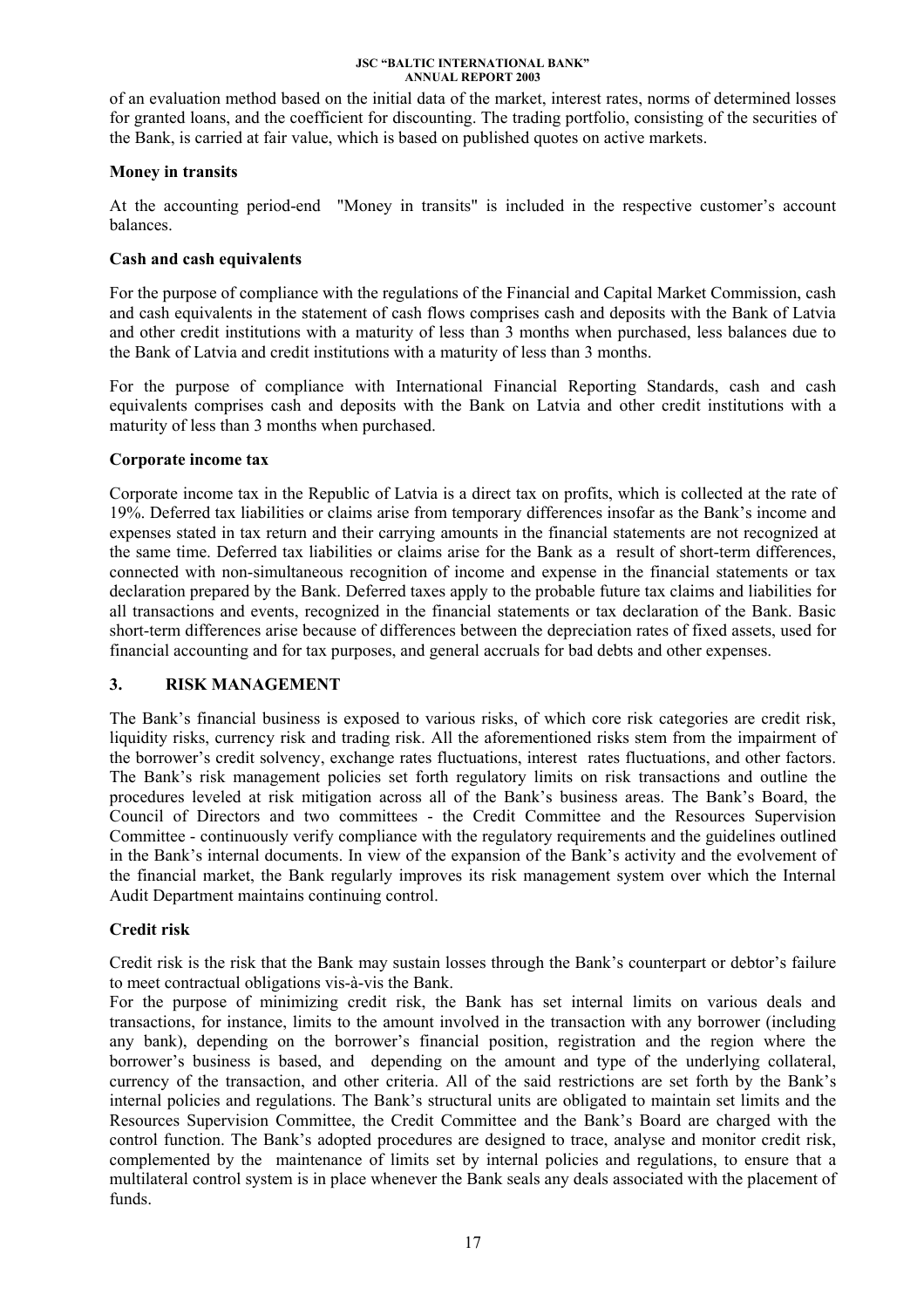### **Liquidity risk**

Liquidity is the Bank's ability to ensure that its unexpected or forecasted financing needs are satisfied to meet legally proven claims of the Bank's creditors. Liquidity is understood as the Bank's ability to convert assets into ready cash with the minimal losses or to borrow funds at a reasonable price.

The Bank meets its liquidity requirements in compliance with the Bank's adopted Liquidity Management Policy, as adopted by the Bank's Board and Council. The Policy sets forth terms for overall net position limits on a maturity basis. The Resources Supervision Committee is charged with the responsibility of abiding by and implementing of the provisions outlined in the Bank's policy. The Committee sets appropriate liquidity net positions sub-limits on the maximum volume of deposits attracted from one customer (interrelated customer group), and other restrictions. It also ensures the maintenance of set limits and adherence to the procedures.

To maintain the required liquidity level, every month the Resources Supervision Committee makes a number of assumptions as to the withdrawal of deposits and determines the amount of doubtful deposits, forecasts the increase in demand for loans and changes in the market situation. Also, the Bank's Liquidity Policy envisages the scenario of how to address the Bank's liquidity problem and to deal with a liquidity crisis in the event of its incidence.

To comply with the Financial and Capital Market Commission, the Bank is obligated to hold sufficient liquid assets reserve to meet it financial commitments, but not less than 30% of the Bank's total current liabilities.

As at 31 December 2003, the Bank's liquidity ratio stood at 70%.

### **ANALYSIS OF ASSETS AND LIABILITIES BY MATURITY PROFILE as at 31 December, 2003**

|                                |                         | Up to 1                | 1 to 3<br>3 to 6      | 6 to 12                |                      | 5 years and              |                      |                         |
|--------------------------------|-------------------------|------------------------|-----------------------|------------------------|----------------------|--------------------------|----------------------|-------------------------|
|                                | On demand               | month                  | months                | months                 | months               | 1 to 5 years             | more                 | <b>TOTAL</b>            |
| <b>ASSETS</b>                  |                         |                        |                       |                        |                      |                          |                      | <b>LVL</b>              |
| Cash and balances with the     |                         |                        |                       |                        |                      |                          |                      |                         |
| central Bank                   | 1 144 301               |                        |                       |                        |                      |                          |                      | 1 144 301               |
| Due from credit institutions   |                         |                        |                       |                        |                      |                          |                      |                         |
| and central banks              | 6 891 811               | 6 272 515              | 270 500               |                        |                      |                          |                      | $-13434826$             |
| Loans                          | 885 326                 | 1 424 329              | 589 000               | 179 718                | 2 118 991            | 5 5 8 3 4 4 4            | 2 2 2 4 4 7 8        | 13 005 286              |
| Debt securities and other      |                         |                        |                       |                        |                      |                          |                      |                         |
| fixed-income securities        | 1 199 017               |                        |                       |                        |                      |                          |                      | 1 199 017               |
| Government debt securities     | 335 512                 |                        |                       |                        |                      |                          |                      | 335 512                 |
| Other debt securities and      |                         |                        |                       |                        |                      |                          |                      |                         |
| fixed-income securities        | 863 505                 |                        |                       |                        |                      |                          |                      | 863 505                 |
| Shares and other non-fixed-    |                         |                        |                       |                        |                      |                          |                      |                         |
| income securities              | 79 731                  |                        |                       |                        |                      |                          | 257 002              | 336 733                 |
| Derivative financial           |                         |                        |                       |                        |                      |                          |                      |                         |
| instruments                    | 186 820                 | 7 2 8 1                |                       |                        |                      |                          | ÷,                   | 194 101                 |
| Investments in associated      |                         |                        |                       |                        |                      |                          |                      |                         |
| companies                      | $\blacksquare$          |                        |                       |                        |                      |                          | 127 111              | 127 111                 |
| Intangible assets              |                         |                        |                       |                        |                      | $\blacksquare$           | 220 568              | 220 568                 |
| Fixed assets and investment    |                         |                        |                       |                        |                      |                          |                      |                         |
| property                       |                         |                        |                       |                        |                      |                          | 5 140 232            | 5 140 232               |
| Deferred expenses and          |                         |                        |                       |                        |                      |                          |                      |                         |
| accrued income                 | 35 058                  | 76953                  | 22 178                | 18 404                 | 32 691               | 1889                     | 8 5 2 4              | 195 697                 |
| Other assets                   | 25 4 8 8                |                        |                       |                        |                      |                          | 56 383               | 81 871                  |
| <b>Total assets</b>            | 10 447 552              | 7781078                | 881 678               | 198 122                | 2 151 682            | 5 585 333                | 8 0 34 2 98          | 35 079 743              |
| <b>LIABILITIES</b>             |                         |                        |                       |                        |                      |                          |                      |                         |
| Due to credit institutions     | 1 3 8 4 4 8 1           | 730 350                | 568 034               | $\frac{1}{2}$          | 714 120              |                          |                      | 3 396 985               |
| Customer deposits              | 14 558 679              | 3 710 565              | 1 189 986             | 1 593 884              | 2 089 731            | 2 073 368                |                      | 676 25 216 889          |
| Derivative financial           |                         |                        |                       |                        |                      |                          |                      |                         |
| instruments                    | 136 115                 | 10 997                 | 14 268                | 5 1 8 5                |                      |                          |                      | 166 565                 |
| Deferred income and accrued    |                         |                        |                       |                        |                      |                          |                      |                         |
| expenses                       | 19454                   | 57 105                 | 22 809                | 13 773                 | 83 279               | 11939                    | 8 3 2 2              | 216 681                 |
| Accruals for liabilities and   |                         |                        |                       |                        |                      |                          |                      |                         |
| payments                       | 33 747                  |                        |                       |                        |                      | 131 001                  |                      | 164 748                 |
| Other liabilities              | 202 205                 |                        |                       |                        | $\overline{a}$       | $\overline{\phantom{a}}$ | $\overline{a}$       | 202 205                 |
| Subordinated liabilities       |                         |                        |                       |                        |                      | 362 261                  | 7 1 6 8              | 369 429                 |
| Off-balance sheet liabilities* | 1759316                 |                        |                       |                        |                      | $\blacksquare$           |                      | 1759316                 |
|                                |                         |                        |                       |                        |                      |                          |                      |                         |
| <b>Total liabilities</b>       | 18 093 997<br>(7646445) | 4 509 017<br>3 272 061 | 1795 097<br>(913 419) | 1 612 842<br>(1414720) | 2887130<br>(735 448) | 2 578 569<br>3 006 764   | 16 16 6<br>8 018 132 | 31 492 818<br>3 586 925 |
| <b>Maturity</b> gap            |                         |                        |                       |                        |                      |                          |                      |                         |
| Maturity gap as of             |                         |                        |                       |                        |                      |                          |                      |                         |
| 31 December 2002               |                         | 2 489 985 (2 872 531)  |                       | $(608970)$ $(2552885)$ | (311 456)            | 2 657 222                | 2 957 940            | 1743 005                |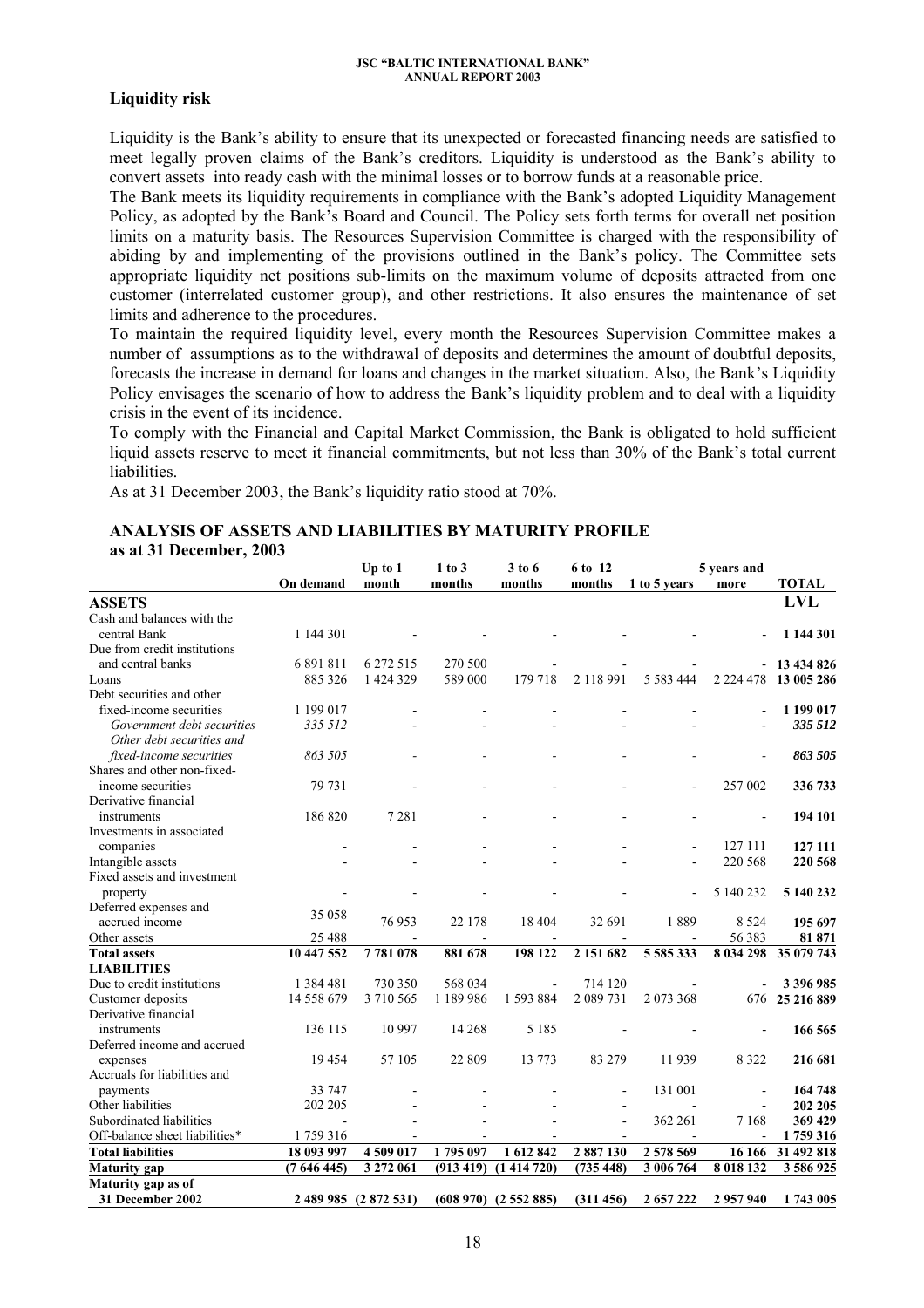\*Off-balance sheet liabilities are diminished by the amount of the issued guarantees, which are secured by deposits placed with the Bank and totaling LVL 764 760.

### **Currency risk**

Exchange rate fluctuations may affect the Bank's financial position and cash flow. Currency risk inherent in the transactions is calculated separate for each currency with respect to foreign currency-denominated assets and liabilities and the projected cash flow from derivative financial instruments.

To monitor currency risk, the Bank has formulated the Currency risk management policy. The Resources Supervision Committee's responsibility is to ensure that the regulatory requirements outlined in the Policy are implemented. The regulatory requirements impose restrictions on the size of currency conversion transactions and the open position in currencies. Under the Law "On Credit Institutions", the open position in one foreign currency may not exceed 10%, while the overall open position in currencies may not exceed 20% of the Bank's equity. In the financial market the Bank seals and trades *spot, swap* and *forward* contracts on the delivery of foreign currencies.

**Other** 

### **ANALYSIS OF ASSETS AND LIABILITIES BY CURRENCY PROFILE as at 31 December, 2003**

|                                                   |             |               |                             |                          |            | vwa                      |              |
|---------------------------------------------------|-------------|---------------|-----------------------------|--------------------------|------------|--------------------------|--------------|
| <b>ASSETS</b>                                     | <b>LVL</b>  | <b>USD</b>    | <b>EUR</b>                  | <b>RUB</b>               | <b>BYR</b> | currencies               | <b>TOTAL</b> |
|                                                   |             |               |                             |                          |            |                          | LVL          |
| Cash and balances with the Central Bank           | 941 541     | 174 698       | 20 453                      |                          |            | 7609                     | 1 144 301    |
| Due from credit institutions and central banks    | 7838        | 11 209 588    | 722 869                     | 727 096                  | 722 933    | 44 502                   | 13 434 826   |
| Loans                                             | 3 0 29 8 38 | 7479528       | 2 495 920                   |                          |            |                          | 13 005 286   |
| Debt securities and other fixed-income securities | 299 320     | 899 697       |                             |                          |            |                          | 1 199 017    |
| Shares and other non-fixed-income securities      | 249 116     | 79 731        | 7886                        |                          |            | $\overline{\phantom{a}}$ | 336 733      |
| Derivative financial instruments                  | 194 101     |               |                             |                          |            |                          | 194 101      |
| Investments in associated companies               | 127 111     |               |                             |                          |            |                          | 127 111      |
| Intangible assets                                 | 220 568     |               |                             |                          |            | $\blacksquare$           | 220 568      |
| Fixed assets and investment property              | 5 140 232   |               |                             |                          |            | $\blacksquare$           | 5 140 232    |
| Deferred expense and accrued income               | 90 948      | 101 077       | 897                         | 67                       | 2668       | 40                       | 195 697      |
| Other assets                                      | 48 368      | 32 718        | 785                         | $\overline{\phantom{a}}$ |            |                          | 81 871       |
| <b>Total assets</b>                               | 10 348 981  | 19 977 037    | 3 248 810                   | 727 163                  | 725 601    | 52 151                   | 35 079 743   |
| <b>LIABILITIES</b>                                |             |               |                             |                          |            |                          |              |
| Due to credit institutions and central banks      | 23          | 3 3 9 6 8 5 7 | 105                         |                          |            |                          | 3 396 985    |
| Loans                                             | 1942315     | 20 589 078    | 1788008                     | 402 765                  | 462 332    | 32 391                   | 25 216 889   |
| Derivative financial instruments                  | 166 565     |               |                             | $\overline{\phantom{a}}$ |            | $\blacksquare$           | 166 565      |
| Deferred income and accrued expenses              | 105 095     | 105 973       | 2 7 6 4                     | 2                        | 2 7 6 5    | 82                       | 216 681      |
| Accruals for liabilities and payments             | 164 748     |               |                             |                          |            | $\overline{\phantom{a}}$ | 164 748      |
| Other liabilities                                 | 30 280      | 146 671       | 19 150                      | 5 0 8 2                  | 545        | 477                      | 202 205      |
| Subordinated liabilities                          | 37 168      | 332 261       |                             |                          |            |                          | 369 429      |
| Shareholders' equity                              | 5 346 241   |               |                             |                          |            |                          | 5 346 241    |
| <b>Total liabilities</b>                          | 7792435     | 24 570 840    | 1810027                     | 407849                   | 465 642    | 32 950                   | 35 079 743   |
| <b>BALANCE POSITION</b>                           | 2 556 546   | (4593803)     | 1 438 783                   | 319 314                  | 259 959    | 19 201                   |              |
| Sureties and guarantees                           |             | (156 349)     |                             |                          |            |                          | (156 349)    |
| Unsettled <i>spot</i> contracts                   | (2717369)   | 4 503 494     | $(1\ 023\ 287)\ (312\ 800)$ |                          | (50000)    | 28 800                   |              |
| Forward contracts                                 | (322 536)   | (142045)      | (139792)                    | $\blacksquare$           | 203 071    |                          |              |
| <b>NET POSITION</b>                               | (483 359)   | (388703)      | 275 704                     | 6514                     | 413 030    | 48 001                   |              |
| Ratio to the shareholders' equity $(\%)^*$        |             | $-7%$         | 5%                          | 0%                       | 8%         |                          |              |

The ratio for the overall open position in foreign currencies and gold to the Bank shareholders' equity as of 31 December 2003 stood at 15%.

The ratio for the overall open position in foreign currencies and gold to the Bank shareholders' equity as of 31 December 2002 stood at 9%.

\* Equity (net worth) totaling as of 31 December 2003 LVL 5 240 015 (2002 LVL 3 513 548)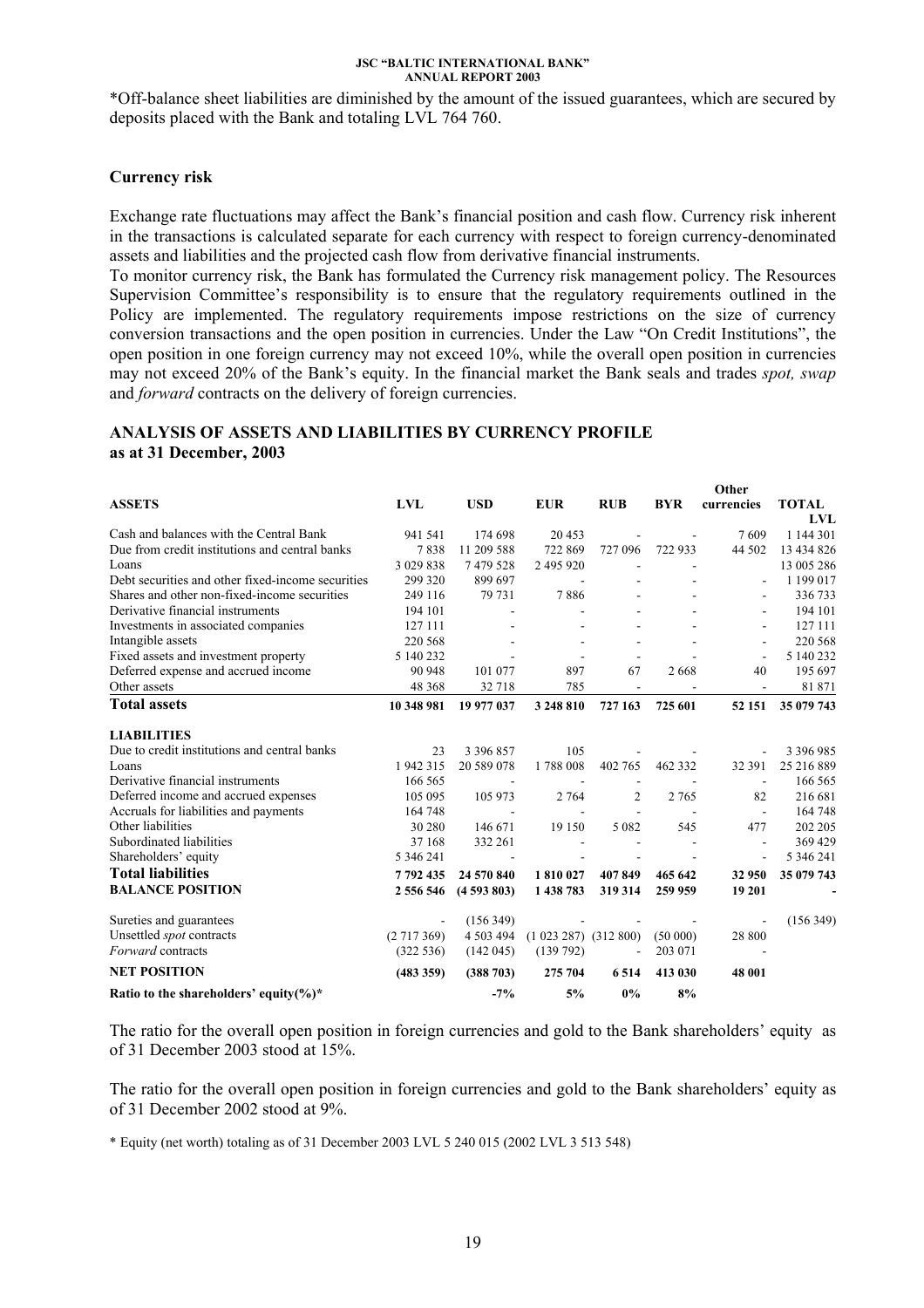### **Interest rate risk**

Interest rate risk is the risk that fluctuating interest rates will adversely affect the Bank's financial position.

One of the methods used to manage the Bank's interest rates risk includes the opportunity for the Bank, as stipulated in loan agreements, on its own initiative to reset the interest rate applied on the loan depending on the movements in the market rate. To monitor interest rate risk, the Bank analyses interest margin on a regular basis. The Resources Supervision Committee sets limits on interest rates applied on loans and overdrafts, and also on deposits and current accounts. The Bank's Board regularly resets the Bank's approved interest rates based on the analysis of the current situation at the Bank and based on predictions for the rise or fall of interest rates of a certain currency.

|                                                                                     |                               |                 | 2003                                 |                               |            | 2002                                 |
|-------------------------------------------------------------------------------------|-------------------------------|-----------------|--------------------------------------|-------------------------------|------------|--------------------------------------|
|                                                                                     | Average<br>monthly<br>balance | <b>Interest</b> | Average<br>weighted<br>interest rate | Average<br>monthly<br>balance | Interest   | Average<br>weighted<br>interest rate |
|                                                                                     | <b>LVL</b>                    | <b>LVL</b>      | $\frac{0}{0}$                        | <b>LVL</b>                    | <b>LVL</b> | $\frac{0}{0}$                        |
| <b>ASSETS</b>                                                                       |                               |                 |                                      |                               |            |                                      |
| Cash and balances with the Central Bank<br>Due from credit institutions and central | 1 131 202                     |                 | 0%                                   | 1 283 759                     |            | $0\%$                                |
| banks                                                                               | 12 303 266                    | 392 849         | 3%                                   | 8 4 13 2 6 1                  | 596 575    | 7%                                   |
| On demand                                                                           | 9 170 831                     | 73 411          | $1\%$                                | 8058272                       | 475 808    | 6%                                   |
| <i>Others</i>                                                                       | 3 132 435                     | 319 438         | 10%                                  | 354 989                       | 120 767    | 34%                                  |
| Loans                                                                               | 14 762 554                    | 1 210 144       | 8%                                   | 12 354 948                    | 1 206 982  | 10%                                  |
| Loans (gross)                                                                       | 16 132 396                    | 1 210 144       | $8\%$                                | 12 817 524                    | 1 206 982  | 9%                                   |
| Specific provisions for doubtful                                                    |                               |                 |                                      |                               |            |                                      |
| loans                                                                               | (1369842)                     |                 |                                      | (462 576)                     |            |                                      |
| Debt securities and other fixed-income                                              |                               |                 |                                      |                               |            |                                      |
| securities                                                                          | 1 150 339                     | 54 28 2         | $5\%$                                | 1 041 496                     | 53 733     | 5%                                   |
| (a) TOTAL ASSETS                                                                    | 29 347 361                    | 1 657 275       | 6%                                   | 23 093 464                    | 1857290    | 8%                                   |
| <b>LIABILITIES</b>                                                                  |                               |                 |                                      |                               |            |                                      |
| Due to credit institutions and central                                              |                               |                 |                                      |                               |            |                                      |
| banks                                                                               | 3 755 370                     | 30 886          | $1\%$                                | 1 373 242                     | 36 056     | 3%                                   |
| On demand                                                                           | 1884 400                      |                 | $0\%$                                | 675 900                       |            | $0\%$                                |
| Others                                                                              | 1870970                       | 30886           | 2%                                   | 697342                        | 36 056     | 5%                                   |
| Deposits                                                                            | 22 885 850                    | 720 738         | 3%                                   | 19 288 372                    | 980 476    | 5%                                   |
| On demand                                                                           | 11 394 336                    | 18 5 25         | 0%                                   | 9818020                       | 60 682     | 1%                                   |
| <b>Others</b>                                                                       | 11 491 514                    | 702 213         | 6%                                   | 9 470 352                     | 919 794    | 10%                                  |
| Subordinated liabilities                                                            | 656 556                       | 13 9 49         | 2%                                   | 999 249                       | 37 791     | $4\%$                                |
| (b) TOTAL LIABILITIES                                                               | 27 297 776                    | 765 573         | 3%                                   | 21 660 863                    | 1 054 323  | $\frac{5\%}{2\%}$                    |
| Paid-in share capital                                                               | 7 177 041                     |                 | 0%                                   | 5 874 310                     |            | $0\%$                                |
| (c) TOTAL LIABILITIES                                                               | 34 474 817                    | 765 573         | $2\%$                                | 27 535 173                    | 1 054 323  | 4%                                   |
| Net interest income                                                                 |                               | 891 702         |                                      |                               | 802 967    |                                      |
| Assets and liabilities interest margin                                              |                               |                 |                                      |                               |            |                                      |
| $\%$ (a)-(b)                                                                        |                               |                 | 3%                                   |                               |            | 3%                                   |
| Assets and liabilities interest margin                                              |                               |                 |                                      |                               |            |                                      |
| $\%$ (a)-(c)                                                                        |                               |                 | 4%                                   |                               |            | 4%                                   |
|                                                                                     |                               |                 |                                      |                               |            |                                      |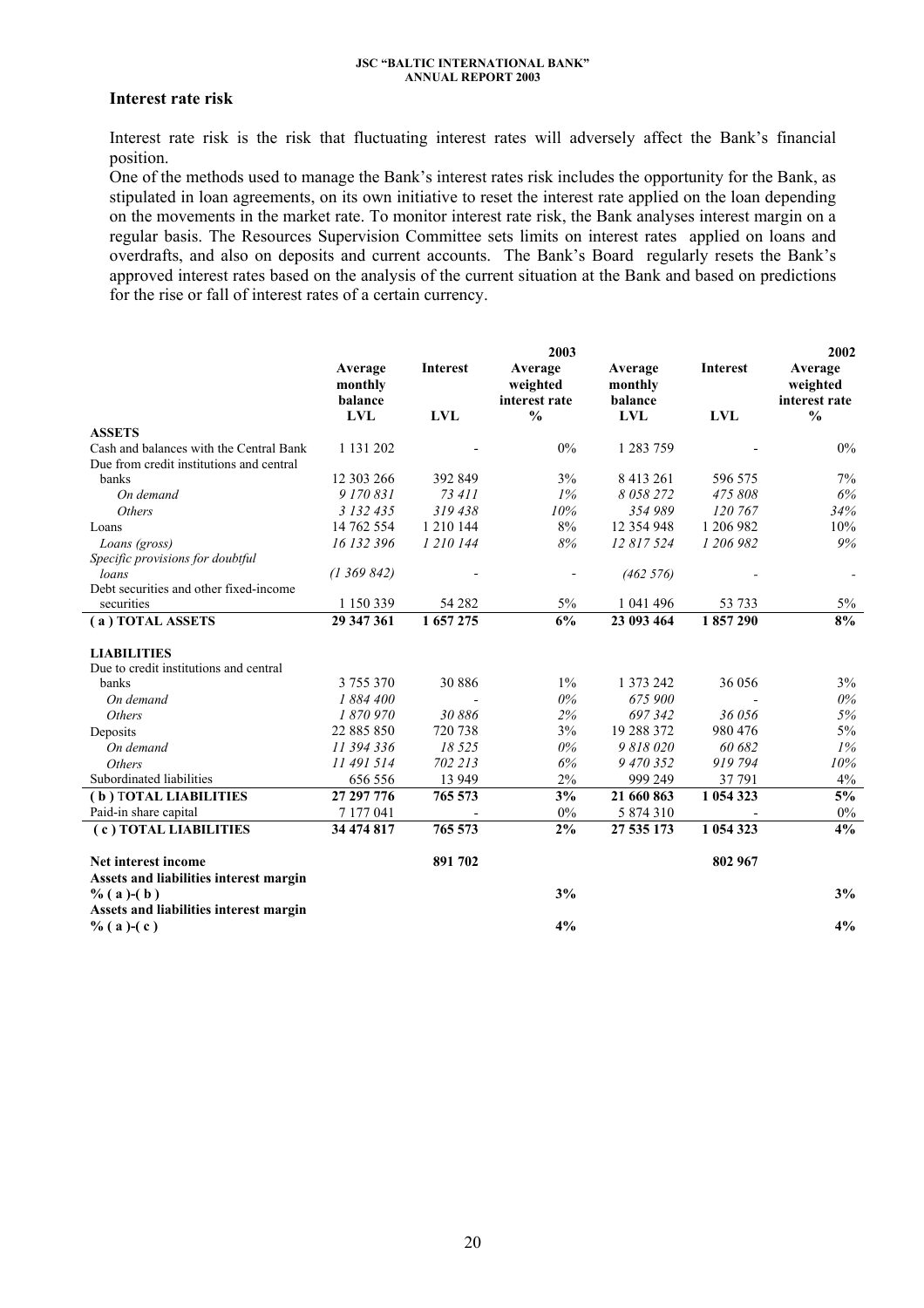### **ANALYSIS OF ASSETS AND LIABILITIES BY MATURITY PROFILE BASED ON FLUCTUATING INTEREST RATES as at December 31, 2003**

**Up to 1 month 1 to 3 months 6 to 12 months 1 year and more Unpaid interest TOTAL 3 to 6 months ASSETS LVL LVL LVL LVL LVL LVL LVL** Cash and balances with the central **banks 1144 301 1144 301** Due from credit institutions and central banks 11 404 762 1 027 028 - 54 105 - 948 931 **13 434 826**  Loans 13 005 286 - - - - - **13 005 286**  Debt securities and other fixed-income securities 11 147 18 440 1 158 196 - - 11 234 **1 199 017**  *Government debt securities* - *-* 335 512 - - - - 335 512<br> *Other debt fixed-income securities* 11 147 18 440 822 684 - - - 11 234 863 505  *Other debt fixed-income securities 11 147 18 440 822 684 - - 11 234 863 505*  Shares and other non-fixed income securities **12.1 and 23.1 and 33.6 73.3 336 733 336 733 336 733** Derivative financial instruments - - - - - 194 101 **194 101**  Investments in associated companies **127 111** 127 111 **127 111** Intangible assets **220 568 220 568 220 568 220 568** Fixed assets and investment prperty **-** - - - - - - - - - - - - - - - - 5 140 232 **5 140 232** Deferred expense and accrued income and income and income and income and income and income and income and income of the state of the state of the state of the state of the state of the state of the state of the state of th Other assets **81 871 81 871 81 871 Total assets 24 421 195 1 045 468 1 158 196 54 105 - 8 400 779 35 079 743 LIABILITIES AND SHAREHOLDERS' EQUITY** Due to credit institutions and central banks 2 012 504 - - - - 1 384 481 **3 396 985**  Customer deposits 12 979 221 2 547 840 546 429 724 552 99 042 8 319 805 **25 216 889**  Derivative financial instruments and the state of the state of the state of the state of the state of the state of the state of the state of the state of the state of the state of the state of the state of the state of the Deferred income and accrued expense - - - - - 216 681 **216 681**  Accruals for liabilities and payments **164 748 164 748 164 748 164 748 164 748** Other liabilities - - - - - 202 205 **202 205**  Subordinated liabilities 93 187 - - - - 276 242 369 429<br>
Shareholders' equity 3346 241 Shareholders' equity **-** - - - - 5 346 241 **5 346 241**  *Share capital - - - - - 7 611 285 7 611 285 Reserve capital and other reserves - - - - - 545 024 545 024 Accumulated deficit - - - - - (3 346 911) (3 346 911) Profit for the current year - - - - - 536 843 536 843*  Off-balance sheet liabilities **2 524 076 2 524 076 2 524 076 Total liabilities and shareholders' equity 15 084 912 2 547 840 546 429 724 552 99 042 18 601 044 37 603 819 Balance sheet sensitivity to interest rate risk 9 336 283 (1 502 372) 611 767 (670 447) (99 042) (10 200 265) Balance sheet sensitivity to interest rate risk as of 31 December 2002 10 755 147 (2 999 546) 186 063 (169 127) (726 699) (8 308 505)** 

### **Trading risk**

The Bank focuses a lot of attention on the monitoring and analysis of trading risk. The Bank has adopted its Trading Portfolio Policy defines the structure of the Bank's trading portfolio and sets out the maximum volume of the position transacted with one issuer and limits by the maturity profile of the securities. The Resources Supervision Committee is charged with the responsibility of implementing the Trading Portfolio Policy. The Internal Audit Department is charged with a continuing control function.

### **Operational risk**

Operational risk is the risk of loss, which may stem from the shortcomings of the staff employees, damage of in-house hardware, contingencies, fire and other factors of this sort. To prevent such losses, the Bank has a number of in-house regulatory documents in place such as the internal by-law, fire safety regulations, technical system and facility safety regulations, information classification rules and other rules, regulations and directives. The Bank's Board has appointed a task force whose task is to oversee the implementation of the regulatory requirements set forth in the aforesaid intrabank documents.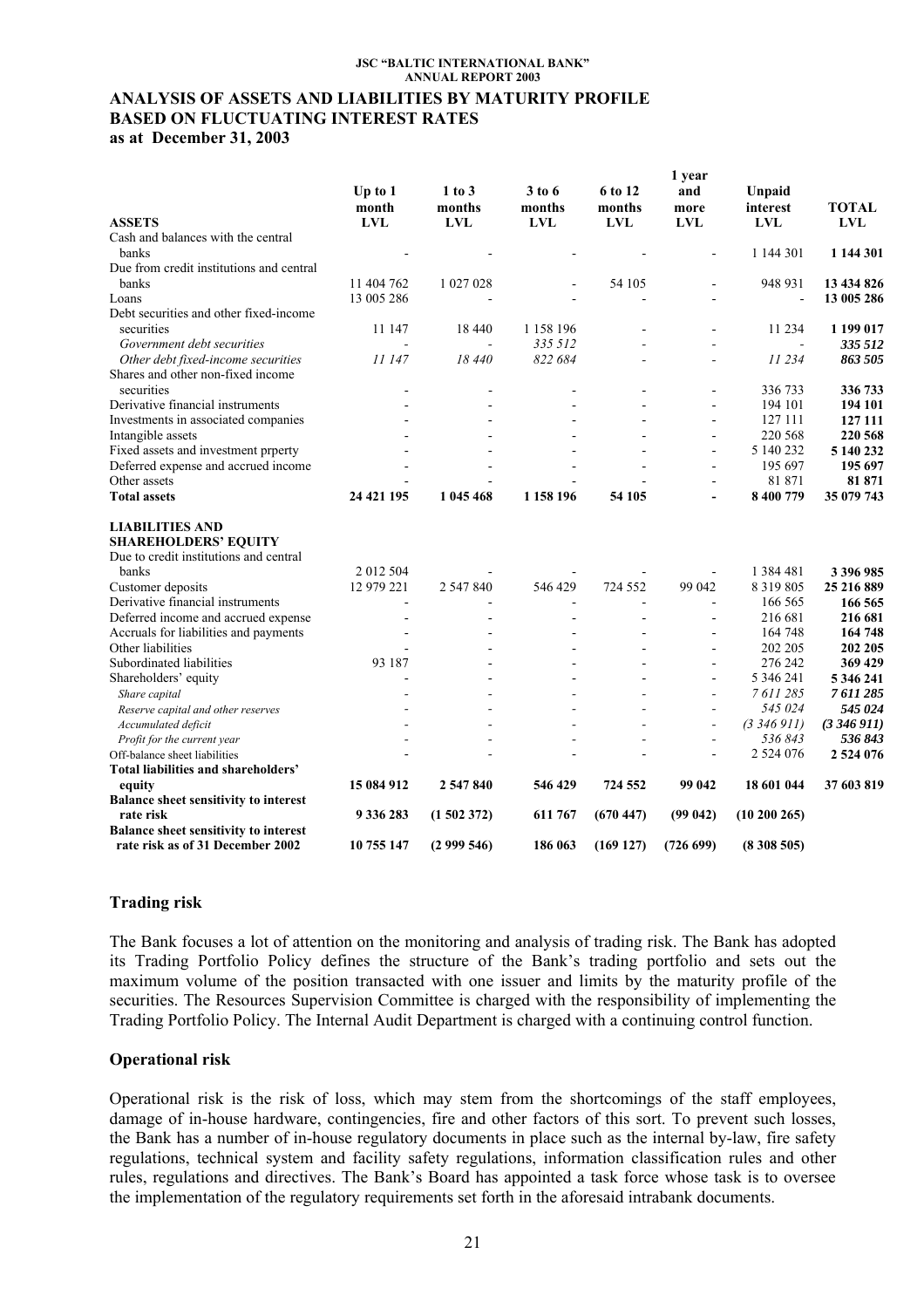### **4. INTEREST INCOME**

|                              | 2003      | 2002      |
|------------------------------|-----------|-----------|
|                              | LVL       | LVL       |
| Loans                        | 1 202 898 | 1 202 243 |
| Due from credit institutions | 392 849   | 596 575   |
| Investments in securities    | 54 28 2   | 53 733    |
| Payment cards                | 7 2 4 6   | 4 7 3 9   |
|                              | 1 657 275 | 1857290   |

## **5. INTEREST EXPENSE**

|                            | 2003    | 2002      |
|----------------------------|---------|-----------|
|                            | LVL     | LVL       |
| Deposits                   | 644 051 | 980 476   |
| Due to credit institutions | 107 573 | 36 056    |
| Subordinated liabilities   | 13 949  | 37 791    |
|                            | 765 573 | 1 054 323 |

## **6. INCOME FROM SECURITIES**

|                     | 2003  | 2002 |
|---------------------|-------|------|
|                     | LVL   | LVL  |
| Dividends on shares | 4 607 | 493  |
|                     | 4607  | 493  |

# **7. FEE AND COMMISSION INCOME**

|                                | 2003       | 2002     |
|--------------------------------|------------|----------|
|                                | <b>LVL</b> | LVL      |
| Servicing of settlements       | 651 995    | 538 593  |
| Forex transactions             | 38 011     | 7728     |
| Payment cards                  | 27 905     | 22 4 6 6 |
| Cash operations                | 24 2 2 0   | 19 3 46  |
| Letters of Credit              | 16 689     | 5 6 6 0  |
| Financial consultations        | 12 3 13    |          |
| Guarantees                     | 4 4 5 1    | 880      |
| Trust operations               | 3 9 6 6    | 803      |
| Servicing of security accounts | 2482       | 4 8 0 8  |
| Servicing of loans             | 970        | 970      |
|                                | 783 002    | 601 254  |

## **8. FEE AND COMMISSION EXPENSE**

|                                 | 2003    | 2002    |
|---------------------------------|---------|---------|
|                                 | LVL     | LVL     |
| Services of correspondent banks | 192 789 | 169 532 |
| Security-based transactions     | 9 5 9 5 | 13 634  |
| Payment cards                   | 8935    | 7 2 3 7 |
| Services of mediators           | 6 6 7 4 |         |
| Forex transactions              | -       | 6995    |
|                                 | 217 993 | 197 398 |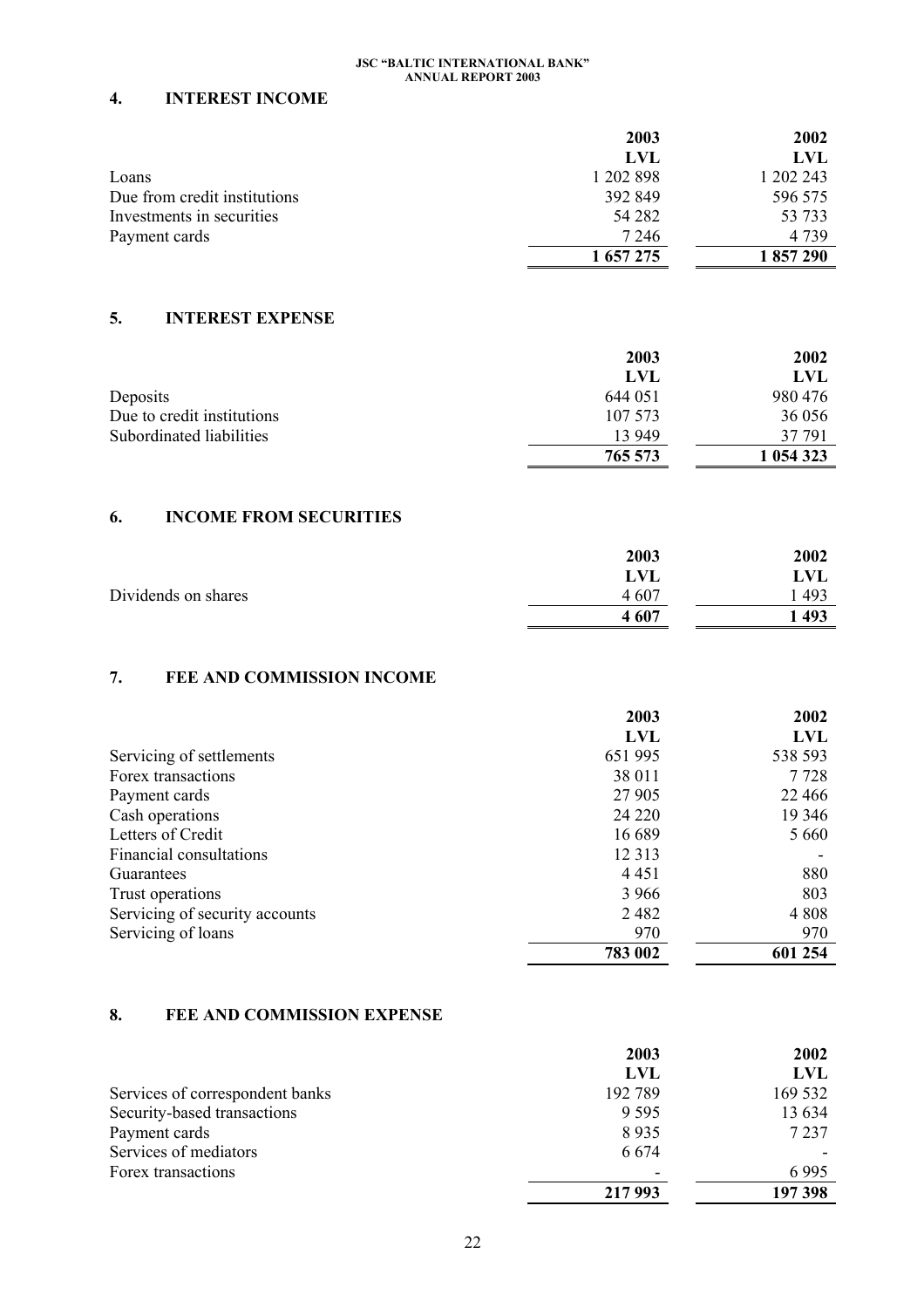# **9. GAIN/LOSS FROM TRADING IN FINANCIAL INSTRUMENTS**

|                                                          | 2003      | 2002       |
|----------------------------------------------------------|-----------|------------|
|                                                          | LVL       | <b>LVL</b> |
| Profit from foreign exchange operations                  | 929 228   | 386 465    |
| (Loss) from revaluation of positions in foreign currency | (556 366) | (219535)   |
| Gain from revaluation of trading and other financial     |           |            |
| instruments                                              | 76 553    | 1923       |
| Gain/(loss) from trading in financial instruments        | 61 196    | (52682)    |
| Gain from trading in and revaluation of precious metal   | 3 5 7 0   |            |
|                                                          | 514 181   | 116 174    |

## **10. OTHER OPERATING INCOME**

|                    | 2003    | 2002    |
|--------------------|---------|---------|
|                    | LVL     | LVL     |
| Rent of premises   | 104 054 | 111 116 |
| Penalties received | 824     |         |
| Other              | 44      | 372     |
|                    | 104 922 | 111 499 |

## **11. ADMINISTRATIVE EXPENSES**

|                                           | 2003      | 2002       |
|-------------------------------------------|-----------|------------|
|                                           | LVL       | <b>LVL</b> |
| Remuneration to staff employees           | 458 155   | 299 513    |
| Security                                  | 200 709   | 13 28 1    |
| Professional services                     | 186 395   | 164 561    |
| Communication                             | 158 411   | 152732     |
| Social insurance payments                 | 113 940   | 80 656     |
| Representation expenses                   | 57 805    | 59 149     |
| Unused vacation accruals (Note 28)        | 54 400    |            |
| Stationary and miscellaneous              | 52 967    | 50 030     |
| Renovation and maintenance of premises    | 51 274    | 50 968     |
| Cars                                      | 44 785    | 39 389     |
| Land and property taxes                   | 32 794    | 6410       |
| Advertising                               | 26 949    | 24 806     |
| Business trips                            | 25 4 32   | 38 620     |
| Penalties paid                            | 25 1 28   | 33 317     |
| Repairs and maintenance of fixed assets   | 18 207    | 5 1 5 8    |
| Remuneration to the Council and the Board | 15 402    | 10 271     |
| Rent of land                              | 2 0 0 6   | 1 1 9 0    |
| Other                                     | 92 568    | 123 782    |
|                                           | 1 617 327 | 1 153 833  |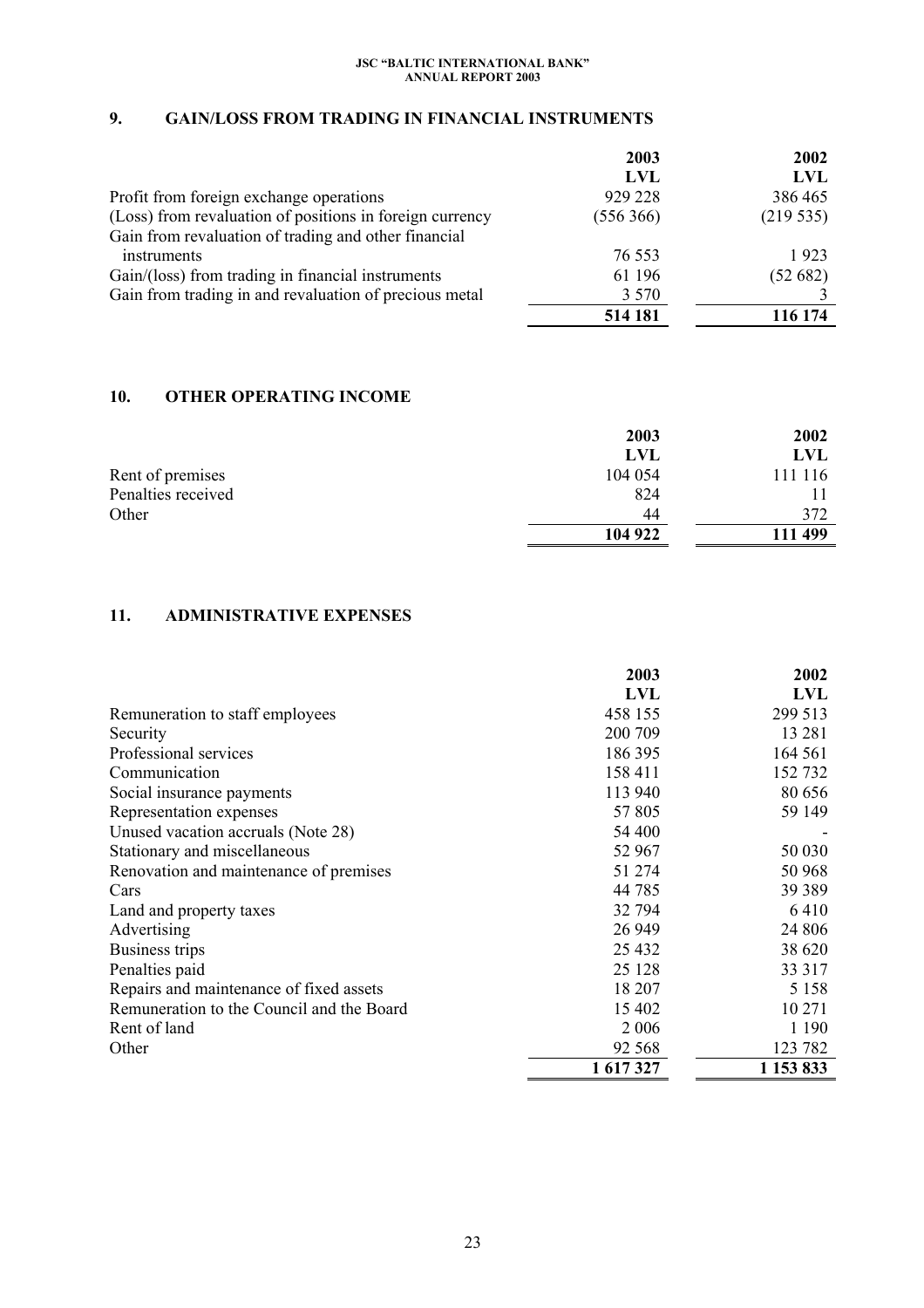# **12. CORPORATE INCOME TAX**

Reconciliation of corporate income tax paid using an effective tax rate against the

| actual tax expenses                                   | 2003              | 2002              |
|-------------------------------------------------------|-------------------|-------------------|
|                                                       | <b>Rate 19%</b>   | <b>Rate 22%</b>   |
|                                                       | <b>LVL</b>        | <b>LVL</b>        |
| Pre-Tax Profit                                        | 667 844           | 309 565           |
| Accrued hypothetical (notional) corporate income tax  | 126 890           | 69 515            |
| Tax effect of:                                        |                   |                   |
| Increase of taxable income                            | 141 443           | 86 285            |
| Decrease in taxable income                            | (610441)          | (92600)           |
| Tax losses carried forward                            | 342 108           | (63 200)          |
| Deferred tax liability for the year                   | 131 001           |                   |
| Tax charge                                            | 131 001           |                   |
|                                                       | 2003              | 2002              |
| <b>Deferred taxes</b>                                 | <b>Tax effect</b> | <b>Tax effect</b> |
|                                                       | 15%               | 19%               |
|                                                       | LVL               | <b>LVL</b>        |
| Temporary differences in depreciation of fixed assets | (139161)          | (160 290)         |
| Temporary differences in vacation accruals            | 8 1 6 0           |                   |
| Temporary differences in tax loss carried forward     |                   | 282 137           |
| Deferred tax (liabilities)/assets                     | (131001)          | 121 847           |

The Bank is allowed to offset losses suffered by the Bank in the year 1999, until 2004.

## **13. TAXES AND SOCIAL INSURANCE PAYMENTS**

| Taxes paid                              | 2003<br><b>LVL</b> | 2002<br>LVL |
|-----------------------------------------|--------------------|-------------|
| Social tax                              | 151 865            | 108 565     |
| Personnel income tax                    | 95 909             | 61 832      |
| Tax on real estate                      | 31 606             | 6 0 7 8     |
| Value added tax                         | 22 20 6            | 27 409      |
| Corporate income tax from non-residents | 1 5 1 7            | 1 0 9 5     |
| Penalties paid                          |                    |             |
| <b>Total taxes paid</b>                 | 303 105            | 204 979     |

### **14. CASH AND BALANCES WITH THE CENTRAL BANK**

|                                 | 2003      | 2002       |
|---------------------------------|-----------|------------|
|                                 | LVL       | <b>LVL</b> |
| Cash                            | 348 215   | 488 956    |
| Balance with the Bank of Latvia | 796 086   | 739 165    |
|                                 | 1 144 301 | 1 228 121  |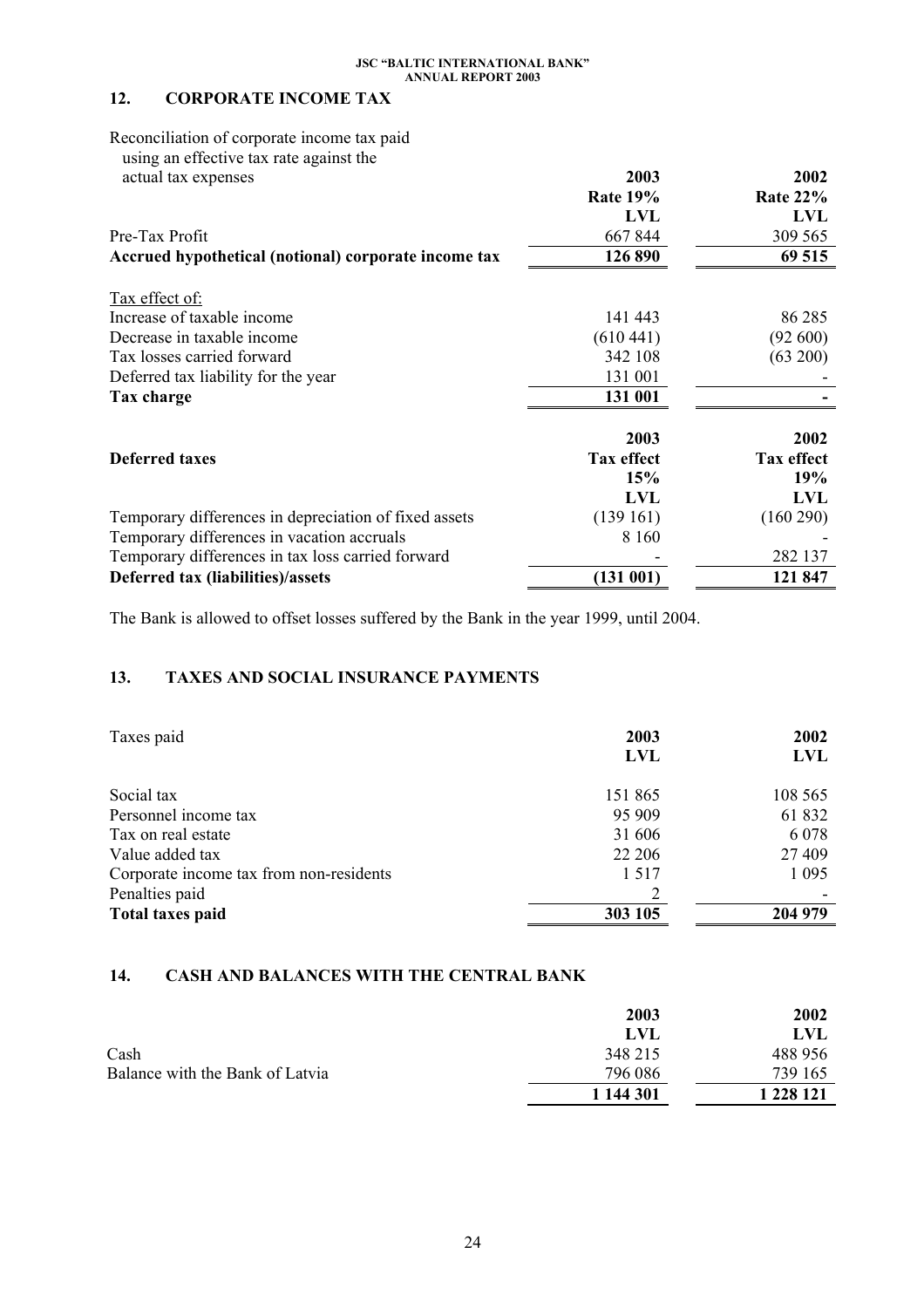# **15. DUE FROM CREDIT INSTITUTIONS AND CENTRAL BANKS**

|                                                            | 2003       | 2002       |
|------------------------------------------------------------|------------|------------|
|                                                            | LVL        | <b>LVL</b> |
| Credit institutions incorporated in other countries        | 7 185 083  | 588 135    |
| Credit institutions incorporated in the OECD countries     | 5 242 197  | 12 856 361 |
| Credit institutions incorporated in the Republic of Latvia | 1 007 642  | 155 530    |
|                                                            | 13 434 922 | 13 600 026 |
| Specific provisions                                        | (96)       | (99)       |
|                                                            | 13 434 826 | 13 599 927 |

## **16. LOANS**

| Loans by type<br>(a)                                   | 2003       | 2002       |
|--------------------------------------------------------|------------|------------|
|                                                        | <b>LVL</b> | <b>LVL</b> |
| Commercial loans                                       | 6 824 723  | 4 068 831  |
| Overdrafts                                             | 1 694 006  | 2 855 846  |
| Industrial loans                                       | 1 393 634  | 971 415    |
| Mortgage loans                                         | 858 008    | 1 350 331  |
| Consumer loans                                         | 578 851    | 27 478     |
| Financial leasing                                      | 378 148    | 335 785    |
| Payment cards                                          | 41 552     | 38 003     |
| Other                                                  | 3 433 621  | 2 494 706  |
|                                                        | 15 202 543 | 12 142 395 |
| Specific provisions                                    | (2197257)  | (435 037)  |
|                                                        | 13 005 286 | 11 707 358 |
|                                                        |            |            |
| Loan profile by geographic locale<br>(b)               | 2003       | 2002       |
|                                                        | <b>LVL</b> | <b>LVL</b> |
| Latvian residents                                      | 9 103 243  | 7 373 947  |
| OECD country residents                                 | 3 501 693  | 4 201 878  |
| Other countries' residents                             | 2 597 607  | 566 570    |
|                                                        | 15 202 543 | 12 142 395 |
| Specific provisions                                    | (2197257)  | (435 037)  |
|                                                        | 13 005 286 | 11 707 358 |
| Loans by customer profile<br>(c)                       | 2003       | 2002       |
|                                                        | <b>LVL</b> | <b>LVL</b> |
| Loans to private companies                             | 12 894 156 | 10 761 196 |
| Loans to private individuals                           | 1 452 766  | 824 534    |
| Loans to financial institutions                        | 706 550    | 384 913    |
| Loans to the Bank's top management and staff employees | 149 071    | 169 124    |
| Loans to state-owned companies and municipalities      |            | 2628       |
|                                                        | 15 202 543 | 12 142 395 |
| Specific provisions                                    | (2197257)  | (435 037)  |
|                                                        | 13 005 286 | 11 707 358 |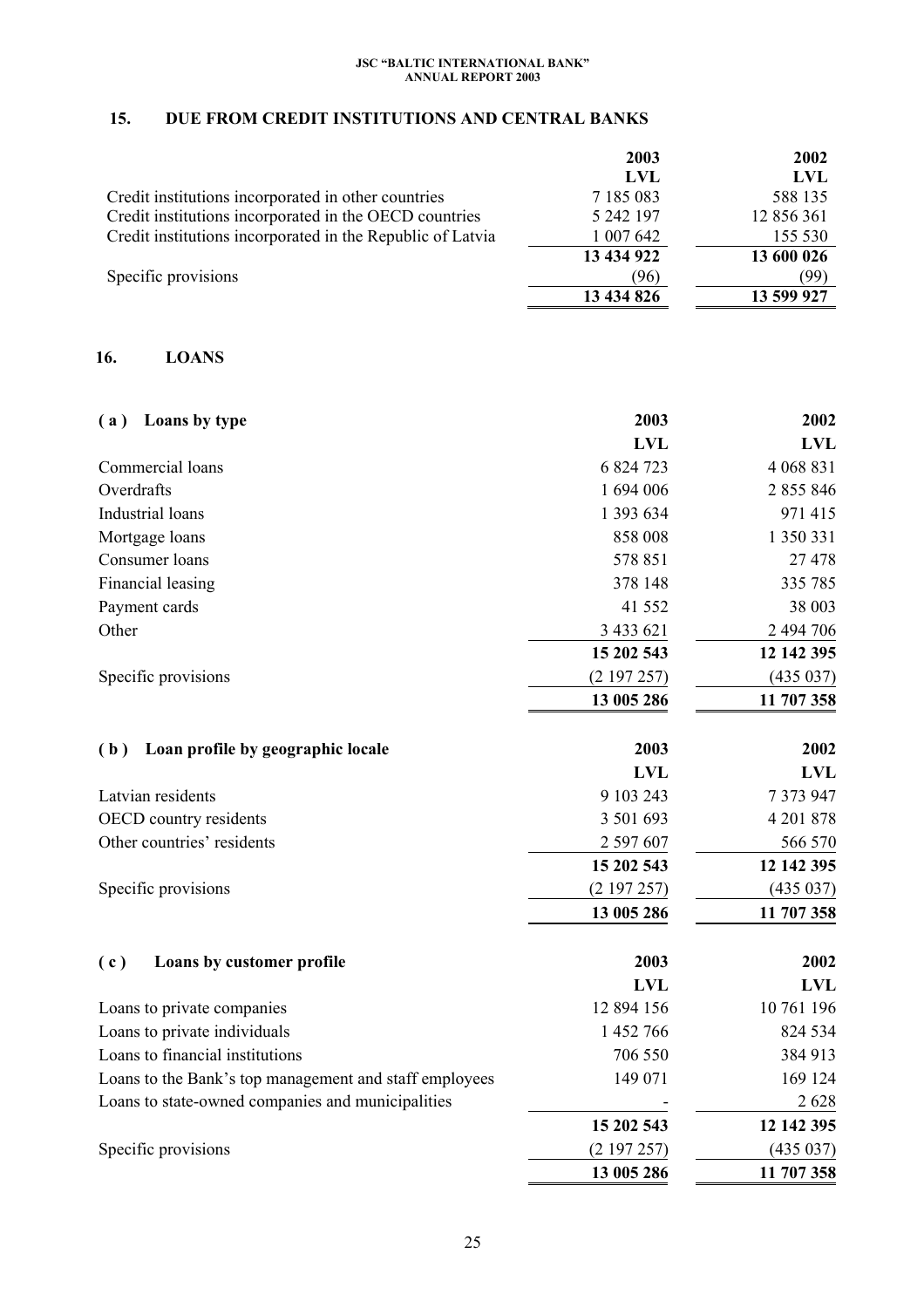| Loans by initial term profile<br>(d) | 2003          | 2002          |
|--------------------------------------|---------------|---------------|
|                                      | <b>LVL</b>    | <b>LVL</b>    |
| Up to 1 month (including)            | 2 3 5 5 7 3 0 | 3 183 926     |
| 1 to 3 months                        | 100           |               |
| 3 to 6 months                        | 6478          | 1 2 4 9       |
| 6 to 12 months                       | 991 763       | 963 234       |
| More than 1 year                     | 11 848 472    | 7 9 9 3 9 8 6 |
|                                      | 15 202 543    | 12 142 395    |
| Specific provisions                  | (2197257)     | (435 037)     |
|                                      | 13 005 286    | 11 707 358    |

## **17. ANALYSIS OF CHANGES IN PROVISIONS**

|                         | Loans       | Due from<br>credit<br>institutions | Other<br>assets | Accrued<br>income | Off-<br>balance<br>sheet<br><b>liabilities</b> | <b>Total</b>  |
|-------------------------|-------------|------------------------------------|-----------------|-------------------|------------------------------------------------|---------------|
|                         | <b>LVL</b>  | <b>LVL</b>                         | LVL             | <b>LVL</b>        | LVL                                            | <b>LVL</b>    |
| <b>Provisions as at</b> |             |                                    |                 |                   |                                                |               |
| 31 December 2002        | 435 037     | 99                                 | 8828            | 8072              |                                                | 452 036       |
| Amounts written-off     | (65382)     | (4)                                |                 |                   | ۰                                              | (65386)       |
| Increase in specific    |             |                                    |                 |                   |                                                |               |
| provisions              | 2 0 67 1 19 |                                    | 2 1 8 2         | 16 437            | 462                                            | 2 086 200     |
| Release from specific   |             |                                    |                 |                   |                                                |               |
| provisions              | (52 380)    |                                    |                 | (203)             |                                                | (52 583)      |
| Difference due to       |             |                                    |                 |                   |                                                |               |
| fluctuations in         |             |                                    |                 |                   |                                                |               |
| foreign exchange        |             |                                    |                 |                   |                                                |               |
| rates                   | (187137)    |                                    | (669)           | (2880)            | (462)                                          | (191147)      |
| <b>Provisions as at</b> |             |                                    |                 |                   |                                                |               |
| 31 December 2003        | 2 197 257   | 96                                 | 10 341          | 21 4 26           |                                                | 2 2 2 9 1 2 0 |

### **18. INVESTMENTS IN SECURITIES**

# **a. Fixed-income debt securities and other fixed-income securities**

|                                                     | 2003      | 2002    |
|-----------------------------------------------------|-----------|---------|
|                                                     | LVL       | LVL     |
| Government treasury bills of the Republic of Latvia | 196 179   | 96 444  |
| <b>OECD</b> country government treasury bills       | 139 333   | 326 637 |
| Bonds of other issuers and other debt securities    | 863 505   | 453 102 |
|                                                     | 1 199 017 | 876 183 |

### **b. Shares and other non-fixed income securities**

|                                                         | 2003    | 2002    |
|---------------------------------------------------------|---------|---------|
|                                                         | LVL     | LVL     |
| Investments in shares listed on the Riga Stock Exchange | 249 116 | 50 179  |
| Shares of U.S. privately-held companies                 | 79 008  | 217 711 |
| Other investments                                       | 8609    | 2 5 5 0 |
|                                                         | 336 733 | 270 440 |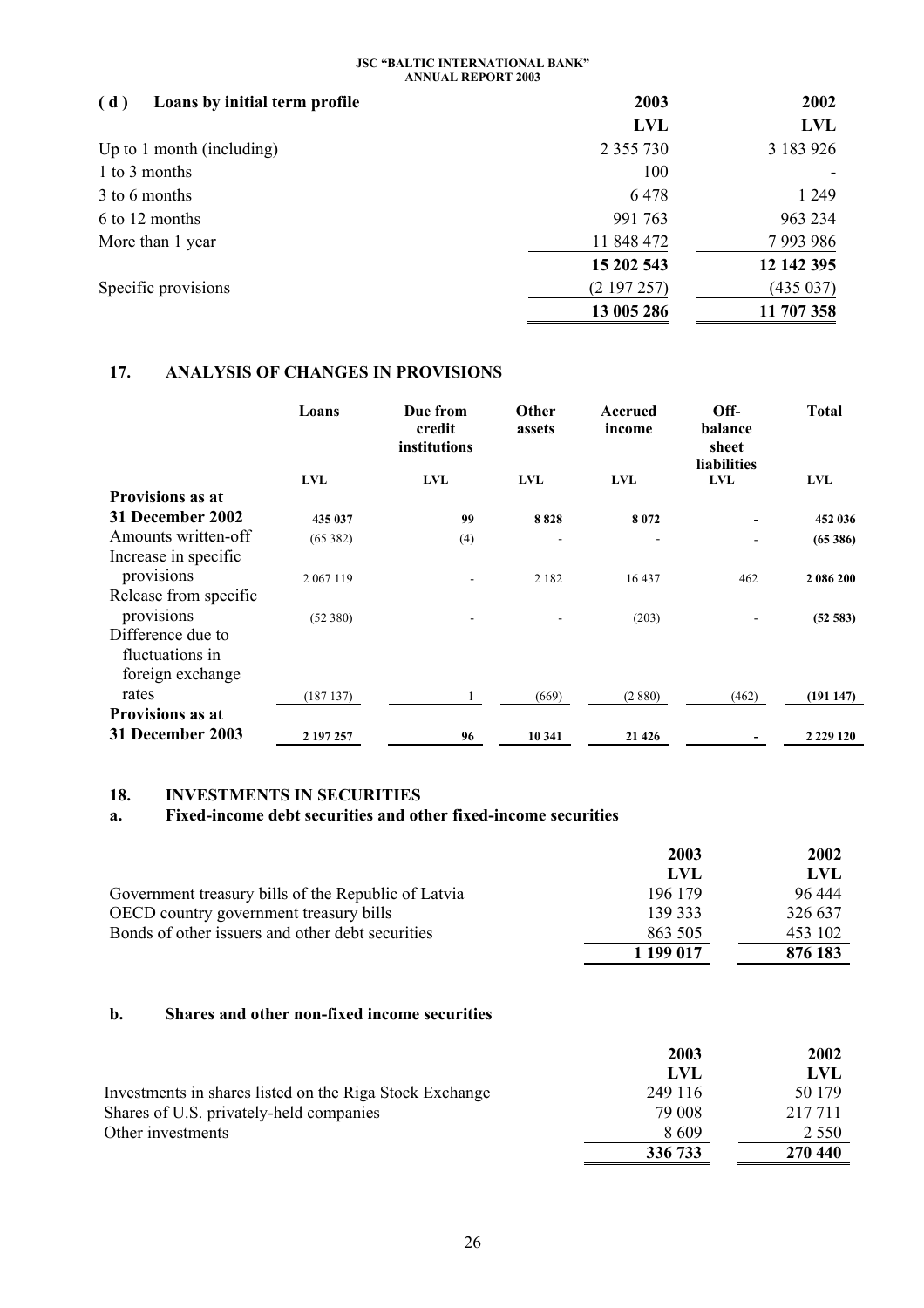## **c. Classification of overall investments in securities under International Financial Reporting Standard 39**

|                             | 2003      | 2002      |
|-----------------------------|-----------|-----------|
|                             | LVL       | LVL.      |
| Trading securities          | 1 236 430 | 944 246   |
| Held-to-maturity securities | 426 431   | 329 488   |
|                             | 1 662 861 | 1 273 734 |

# **19. GAIN FROM REVALUATION OF LONG-TERM FINANCIAL INVESTMENTS**

|                                          | 2003          | 2002   |
|------------------------------------------|---------------|--------|
|                                          | LVL           | LVL    |
| Land and building at 2 Bruninieku Street | 2 3 3 4 4 0 0 |        |
| Land and building at 35 Skolas Street    | 56 600        |        |
| Land and building at 6 Grecinieku Street | 38 000        | 78 845 |
| <b>JSC Riga Stock Exchange shares</b>    | 4 1 1 5       |        |
| Equity shares in SIA Ribeksins Baltija B | (20000)       | (4245) |
|                                          | 2 4 1 7 1 1 5 | 74 600 |

## **20. DERIVATIVE CONTRACTS**

|                                                                     | Contract   | <b>Fair value</b> |                    |
|---------------------------------------------------------------------|------------|-------------------|--------------------|
|                                                                     | amount     | <b>Assets</b>     | <b>Liabilities</b> |
|                                                                     | LVL        | LVL               | LVL                |
| Foreign currency exchange forward<br>transactions - claims          | 7 595 820  | 7 2 8 1           | 30 449             |
| Foreign currency exchange <i>spot</i> transactions<br>- liabilities | 42 247 818 | 186 820           | 136 116            |
|                                                                     | 49 843 638 | 194 101           | 166 565            |

## **21. INVESTMENTS IN ASSOCIATED COMPANIES**

| Company       | <b>Business profile</b> | <b>Equity share</b> | 2003          | 2002          |
|---------------|-------------------------|---------------------|---------------|---------------|
|               |                         | $\frac{6}{9}$       | Equity        | <b>Equity</b> |
|               |                         |                     | participation | participation |
|               |                         |                     | (LVL)         | (LVL)         |
| JSC "Capital" | Trade                   | 20,96               | 127 111       | 127 111       |
|               |                         |                     | 127 111       | 127 111       |

In 2001 and 2002, JSC "Capital" made a profit but the investment was not revalued as it was not considered material in the context of the financial statements taken as a whole.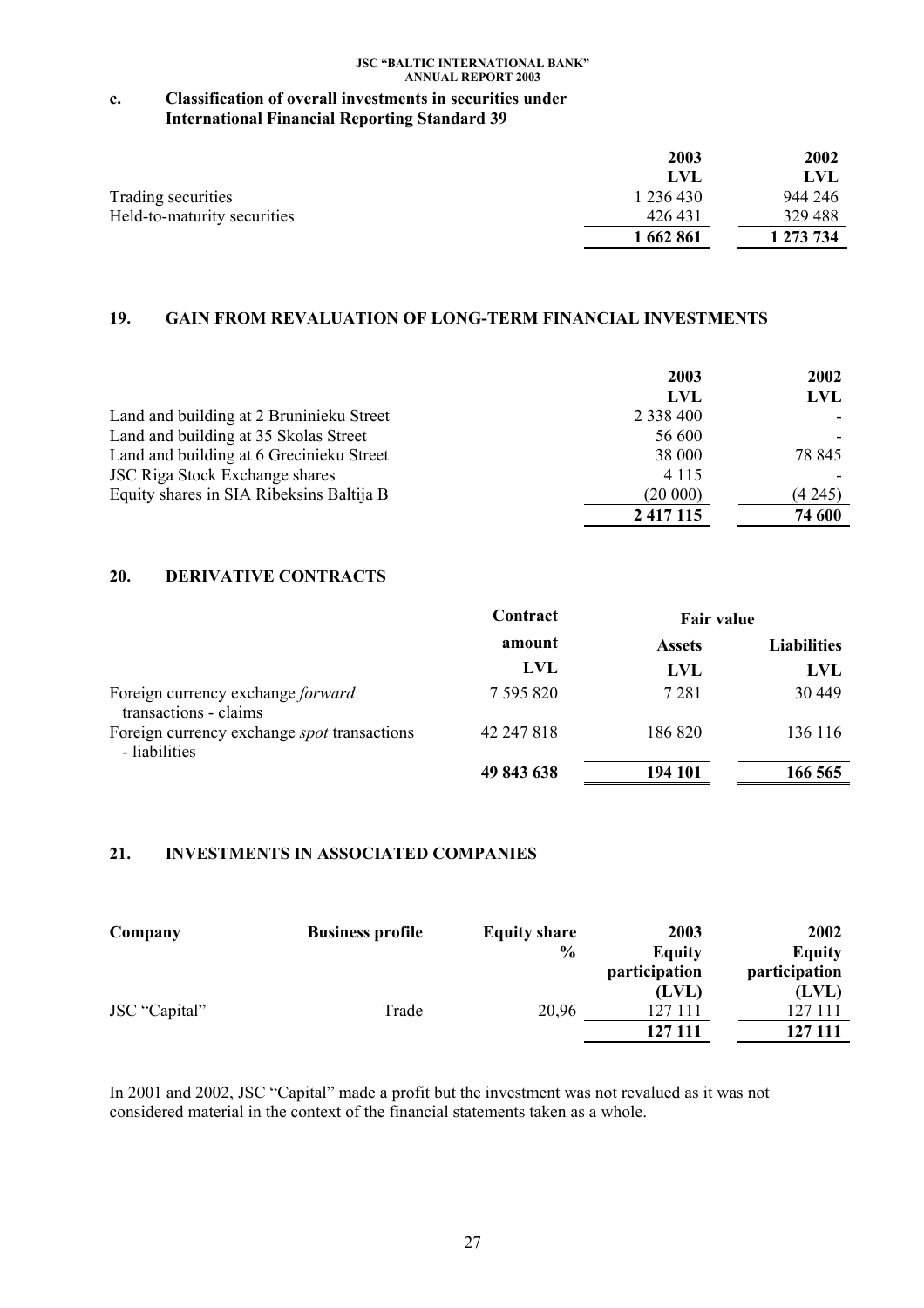## **22. INTANGIBLE ASSETS**

|                        | <b>Pre-payments</b> |                |              |
|------------------------|---------------------|----------------|--------------|
|                        | Intangible          | for intangible |              |
|                        | assets              | assets         | <b>TOTAL</b> |
|                        | <b>LVL</b>          | <b>LVL</b>     | <b>LVL</b>   |
| Historical cost        |                     |                |              |
| As at 31 December 2002 | 193 447             | 31 224         | 224 671      |
| <b>Additions</b>       | 2 1 9 5             | 102 398        | 104 593      |
| Disposals              | (470)               |                | (470)        |
| Reclassification       | 69 182              | (69182)        |              |
| As at 31 December 2003 | 264 354             | 64 440         | 328 794      |
| Depreciation           |                     |                |              |
| As at 31 December 2002 | (65322)             |                | (65322)      |
| Depreciation           | (43374)             |                | (43374)      |
| Disposals              | 470                 |                | 470          |
| As at 31 December 2003 | (108 226)           |                | (108 226)    |
| Net book value         |                     |                |              |
| As at 31 December 2002 | 128 125             | 31 224         | 159 349      |
| Net book value         |                     |                |              |
| As at 31 December 2003 | 156 128             | 64 440         | 220 568      |

### **23. FIXED ASSETS AND INVESTMENT PROPERTY**

|                                          | <b>Buildings</b><br>and land<br>(in own use)<br>LVL | Investment<br>property | Cars<br>LVL    | <b>Office</b><br>outfit<br>LVL | Pre-<br>payments<br>for fixed<br>assets<br>LVL | <b>Total</b><br>LVL    |
|------------------------------------------|-----------------------------------------------------|------------------------|----------------|--------------------------------|------------------------------------------------|------------------------|
| Historical cost                          |                                                     |                        |                |                                |                                                |                        |
| As at 31 December 2002<br>Additions      | 536 494<br>72 469                                   | 965 000                | 102 682<br>955 | 665 890<br>21 154              | 18712<br>749 729                               | 2 2 8 7 7 8<br>844 307 |
| Disposals                                |                                                     |                        | (23945)        | (25976)                        |                                                | (49921)                |
| Reclassification                         |                                                     | 704 000                | 32 082         | 32 359                         | (768441)                                       |                        |
| Revaluation*                             |                                                     | 2 433 000              |                |                                |                                                | 2 433 000              |
| As at 31 December 2003                   | 608 963                                             | 4 102 000              | 111 774        | 693 427                        |                                                | 5 516 164              |
| Depreciation                             |                                                     |                        |                |                                |                                                |                        |
| As at 31 December 2002                   | (28056)                                             |                        | (27300)        | (219634)                       |                                                | (274990)               |
| Depreciation                             | (5179)                                              |                        | (23 493)       | (106702)                       |                                                | (135 374)              |
| Disposals                                |                                                     |                        | 8456           | 25 976                         |                                                | 34 4 32                |
| As at 31 December 2003                   | (33 235)                                            |                        | (42 337)       | (300360)                       |                                                | (375932)               |
| Net book value                           |                                                     |                        |                |                                |                                                |                        |
| As at 31 December 2002                   | 508 438                                             | 965 000                | 75 382         | 446 256                        | 18712                                          | 2 013 788              |
| Net book value<br>As at 31 December 2003 | 575 728                                             | 4 102 000              | 69 437         | 393 067                        |                                                | 5 140 232              |
|                                          |                                                     |                        |                |                                |                                                |                        |

**\***In 2003, the Bank's investment property comprising the buildings and the land was reappraised at fair market value in line with International Financial Reporting Standards: the buildings and the land located at Skolas Street 35 and Bruninieku Street 2, Riga, Latvia were reappraised on 27 August 2003, while the building and the land located at Grecinieku Street 6, Riga, Latvia were reappraised on 30 December 2003.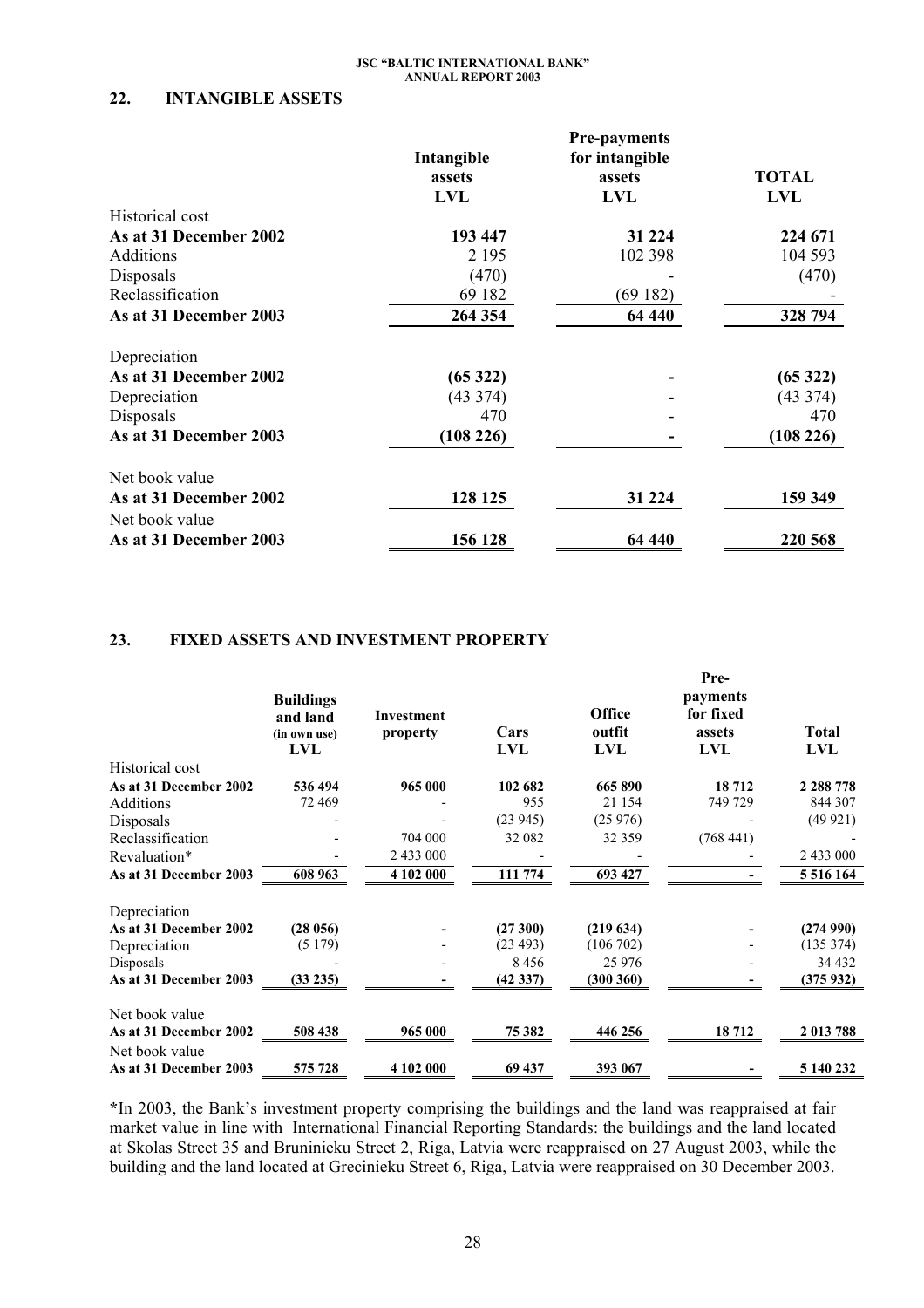# **24. DEFERRED EXPENSES AND ACCRUED INCOME**

|                                     | 2003       | 2002       |
|-------------------------------------|------------|------------|
|                                     | <b>LVL</b> | <b>LVL</b> |
| Deferred expenses                   | 110 588    | 145 898    |
| Accrued interest on loans           | 54 28 6    | 99 434     |
| Accrued interest on interbank loans | 23 23 8    | 6785       |
| Accrued interest on securities      | 18 9 36    | 10 25 2    |
| Other accrued income                | 10 0 76    | 5 8 4 3    |
| Specific provisions                 | (21 427)   | (8072)     |
|                                     | 195 697    | 260 140    |

## **25. OTHER ASSETS**

|                                                        | 2003       | 2002    |
|--------------------------------------------------------|------------|---------|
|                                                        | <b>LVL</b> | LVL     |
| Other pre-payments                                     | 38 126     | 873     |
| Precious metals                                        | 32 293     | 29 7 67 |
| Other accounts receivable                              | 7449       | 65 823  |
| Funds placed in guarantee funds                        | 7 3 6 1    | 8 0 5 6 |
| Unidentified funds outflow from correspondent accounts | 6882       | 7 0 7 0 |
| Property for sale                                      | 80         | 80      |
| Tax overpayment                                        | 21         | 21      |
| Specific provisions                                    | (10341)    | (8828)  |
|                                                        | 81 871     | 102 862 |

# **26. DUE TO CREDIT INSTITUTIONS AND CENTRAL BANKS**

|                                                            | 2003      | 2002      |
|------------------------------------------------------------|-----------|-----------|
|                                                            | LVL       | LVL       |
| Credit institutions incorporated in the Republic of Latvia | 379       |           |
| The Bank of Latvia                                         |           | 206 000   |
| Credit institutions incorporated in OECD countries         |           |           |
| Credit institutions incorporated in other countries        | 3 396 606 | 3 245 548 |
|                                                            | 3 396 985 | 3 451 555 |

### **27. CUSTOMER DEPOSITS**

|                                 | 2003       | 2002          |
|---------------------------------|------------|---------------|
| <b>Current account balances</b> | LVL        | LVL           |
| Private companies               | 13 086 561 | 8 3 5 9 6 4 7 |
| Private individuals             | 965 046    | 583 952       |
| State-owned companies           | 482 677    | 560 876       |
| Municipalities                  | 13 148     | 13 148        |
| Public organizations            | 6 3 4 3    | 1 2 2 4       |
| <b>Financial institutions</b>   | 4 9 0 4    | 754 154       |
|                                 | 14 558 679 | 10 273 001    |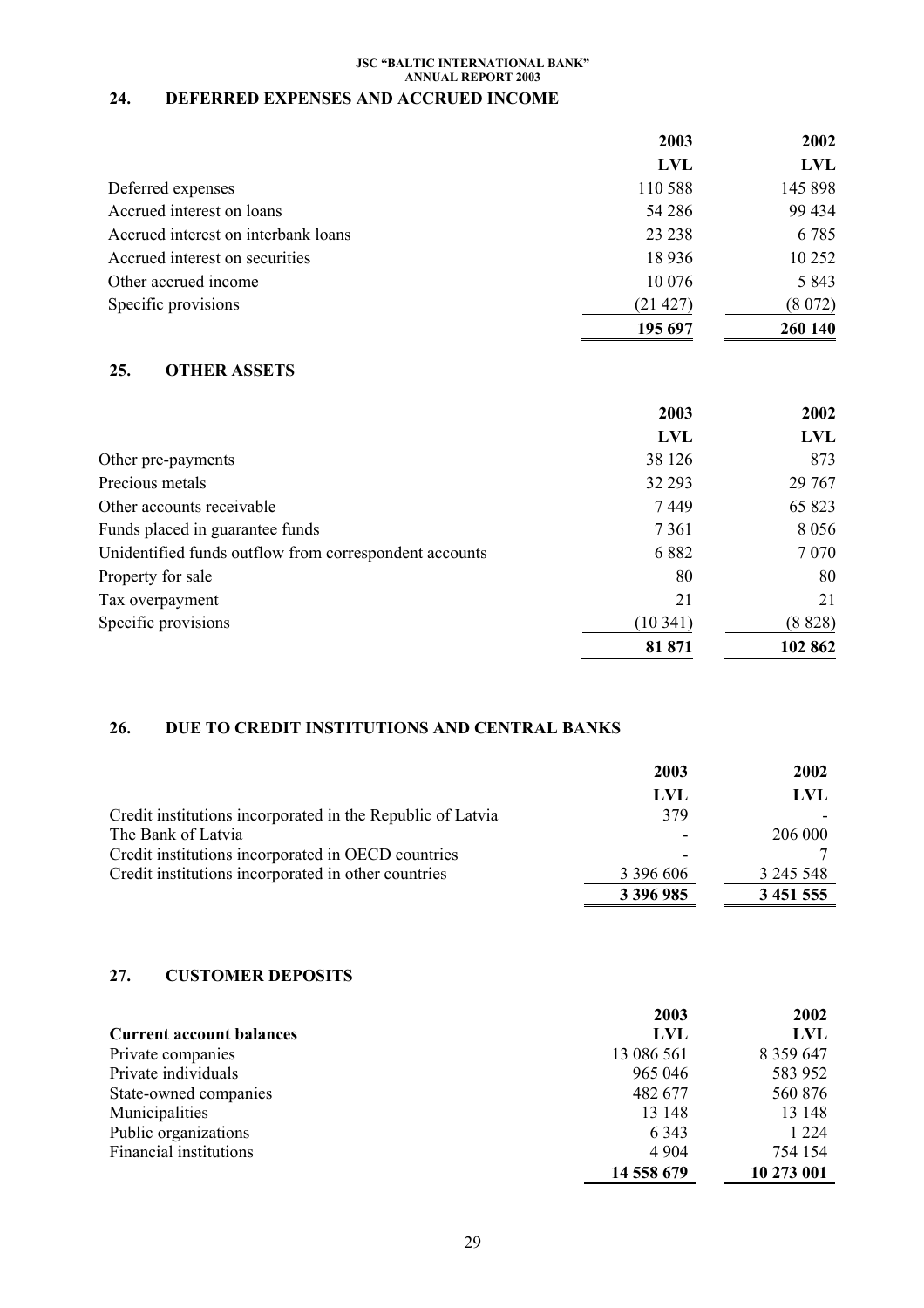| <b>Term deposits</b>           |               |               |
|--------------------------------|---------------|---------------|
| Private companies              | 7 796 666     | 9 3 6 3 5 1 9 |
| Private individuals            | 2 5 3 5 4 5 0 | 2 2 1 3 3 8 5 |
| Financial institutions         | 326 094       | 570 095       |
|                                | 10 658 210    | 12 146 999    |
|                                |               |               |
| <b>Total customer deposits</b> | 25 216 889    | 22 420 000    |

### **28. DEFERRED INCOME AND ACCRUED EXPENSES**

|                                  | 2003       | 2002    |
|----------------------------------|------------|---------|
|                                  | <b>LVL</b> | LVL     |
| Accrued interest payable         | 121 832    | 213 298 |
| Unused vacation accrued expenses | 54 400     |         |
| Other accrued expense            | 40 077     | 36 142  |
| Deferred income                  | 372        | 102     |
|                                  | 216 681    | 249 542 |

## **29. ACCRUALS FOR LIABILITIES AND PAYMENTS**

|                             | 2003    | 2002     |
|-----------------------------|---------|----------|
|                             | LVL     | LVL      |
| Deferred taxes (Note 12)    | 131 001 |          |
| Accruals for other payments | 33 747  | 18 3 8 5 |
|                             | 164 748 | 18 3 85  |

## **30. OTHER LIABILITIES**

|                                                     | 2003    | 2002    |
|-----------------------------------------------------|---------|---------|
|                                                     | LVL     | LVL.    |
| Unidentified funds inflow to correspondent accounts | 156 185 | 139 149 |
| Other accounts payable                              | 46 020  | 24 7 25 |
|                                                     | 202 205 | 163 874 |

### **31. SUBORDINATED LIABILITIES**

Unlike ordinary deposits, subordinated deposits are seven-year fixed term and early withdrawal is only allowed in the event that the Bank goes bankrupt, after other creditors claims have been satisfied. In the year 2003, upon receipt of the permission from the Financial and Capital Market Commission, the Bank re-executed the most part of subordinated deposits to include them into the share capital and attracted no new subordinated deposits. As at 31 December 2003, the amount of subordinated liabilities totaled 369 429 lats.

### **Subordinated deposits representing over 10 per cent of the aggregate subordinated liabilities:**

|                     | Curre | <b>Amount</b> in | Amount in | Interest | The inception date |                       |
|---------------------|-------|------------------|-----------|----------|--------------------|-----------------------|
| <b>Depositor</b>    | ncy   | currency         | lats      | rate     | of the agreement   | <b>Repayment date</b> |
| <b>JSC</b> Uniparks | USD   | 94 068           | 50 891    | $0.00\%$ | 08/05/1998         | 08/05/2005            |
| Belokon Holdings    | USD   | 85 000           | 45 985    | 5.50%    | 19/04/2000         | 07/05/2006            |
| Belokon Holdings    | USD   | 50 000           | 27 050    | $0.00\%$ | 25/05/2000         | 30/09/2006            |
| Belokon Holdings    | USD   | 25 000           | 13 5 25   | $0.00\%$ | 02/01/2002         | 20/10/2008            |
| Belokon Holdings    | USD   | 50 000           | 27 050    | $0.00\%$ | 31/07/2002         | 08/05/2005            |
| Tara Group LLC      | USD   | 100 000          | 54 100    | $0.00\%$ | 06/05/1998         | 06/05/2005            |
| Oristo Financial    | USD   | 75 000           | 40 575    | $0.00\%$ | 28/04/1998         | 28/04/2005            |
| Impex Land          | USD   | 74 000           | 40 0 34   | $4.00\%$ | 04/05/1998         | 04/05/2005            |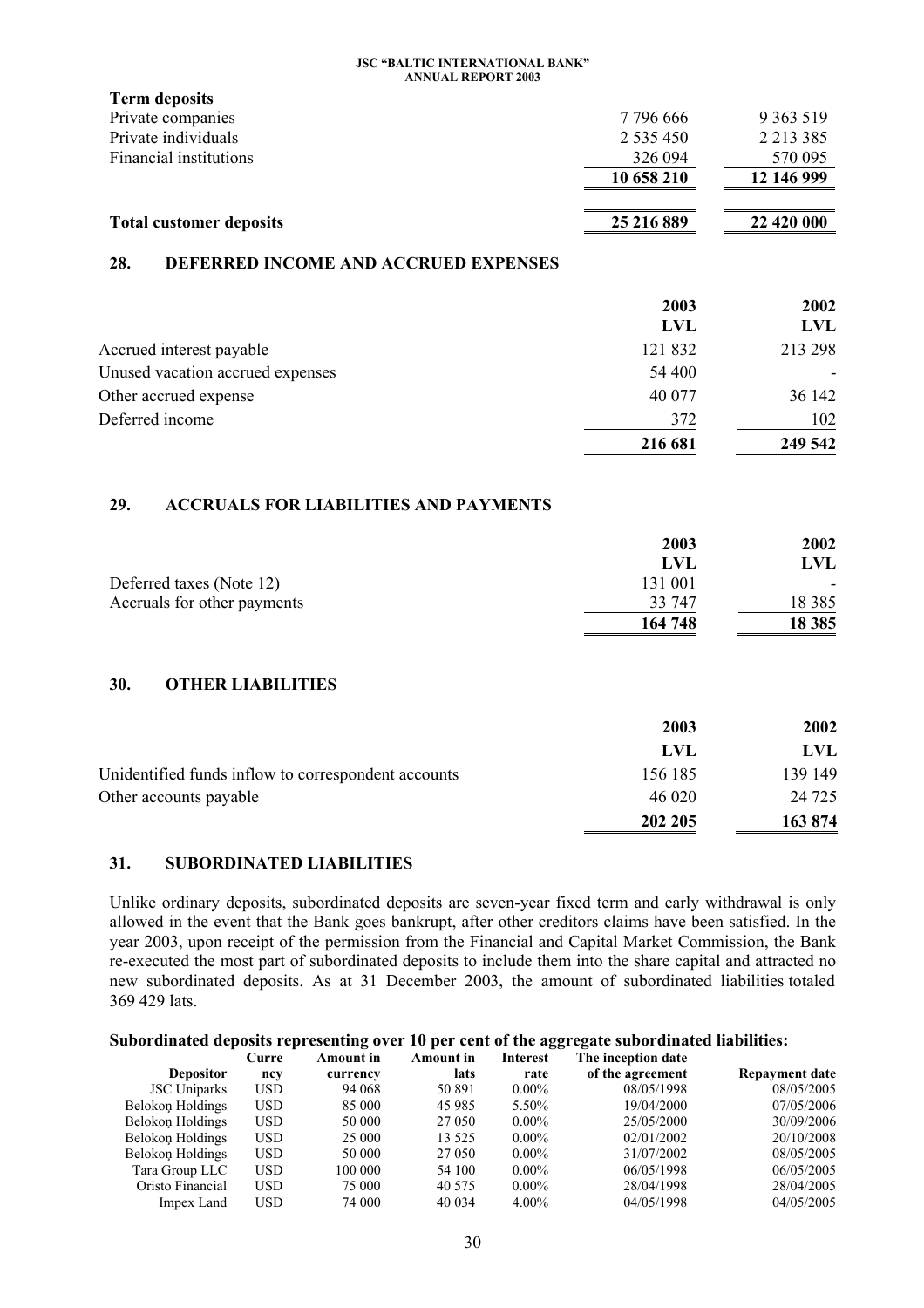### **32. SHAREHOLDERS' EQUTY**

|                            | 2003      |           | 2002      |           |
|----------------------------|-----------|-----------|-----------|-----------|
|                            | Quantity  | LVL       | Quantity  | LVL       |
| Ordinary voting shares     | . 522 257 | 7611285   | 1 174 855 | 5 874 275 |
| Ordinary non-voting shares | -         | -         |           |           |
|                            | 1 522 257 | 7 611 285 | 1 174 862 | 5 874 310 |

In the year 2003, the Bank increased its paid-in share capital. The Bank's authorized share capital is LVL 7 611 285 (seven million six hundred eleven thousand two hundred eighty five lats). Fully paid share capital is LVL 7 611 285 (seven million six hundred eleven thousand two hundred eighty five lats), represented by the cumulative number of shares equating 1 522 257 (one million five hundred twenty two thousand two hundred fifty seven).

These are registered ordinary dematerialized shares, each having a par value of LVL 5.00 (five lats). All of the Bank's shares have voting power.

Of the Bank's 102 shareholders, 34 are legal entities and 68 are private individuals. Reserve capital totaling 545 024 lats is formed from the contributions made by the Bank's shareholders.

Listed below are the shareholders having direct control of more than 10% of the shares in the shareholders' equity:

| Valeri Belokon     | 37,2053 %   |
|--------------------|-------------|
| Viacheslav Kramnoy | 27,9721 %   |
| Vilori Belokon     | $12,1657\%$ |

### **33. CASH AND CASH EQUIVALENTS**

### **a. In accordance with the Financial and Capital Market Commission's requirements**

|                                                                         | 2003       | 2002       |
|-------------------------------------------------------------------------|------------|------------|
|                                                                         | <b>LVL</b> | LVL        |
| Cash                                                                    | 348 215    | 488 956    |
| Balance with the Bank of Latvia                                         | 796 086    | 739 165    |
| Due from other credit institutions with up to 3 months remaining        |            |            |
| maturity                                                                | 13 434 922 | 13 588 146 |
| Due to other credit institutions with up to 3 months remaining maturity | (2682866)  | (324555)   |
| Specific provisions                                                     | (96)       | (99)       |
|                                                                         | 11 896 261 | 11 570 613 |

### **b. In accordance with International Financial Reporting Standards**

|                                                                              | 2003       | 2002       |
|------------------------------------------------------------------------------|------------|------------|
|                                                                              | LVL        | LVL        |
| Cash                                                                         | 348 215    | 488 956    |
| Balance with the Bank of Latvia                                              | 796 086    | 739 165    |
| Due from other credit institutions with up to 3 months remaining<br>maturity | 13 434 922 | 13 588 146 |
| Specific provisions                                                          | (96)       | (99)       |
|                                                                              | 14 579 127 | 14 816 168 |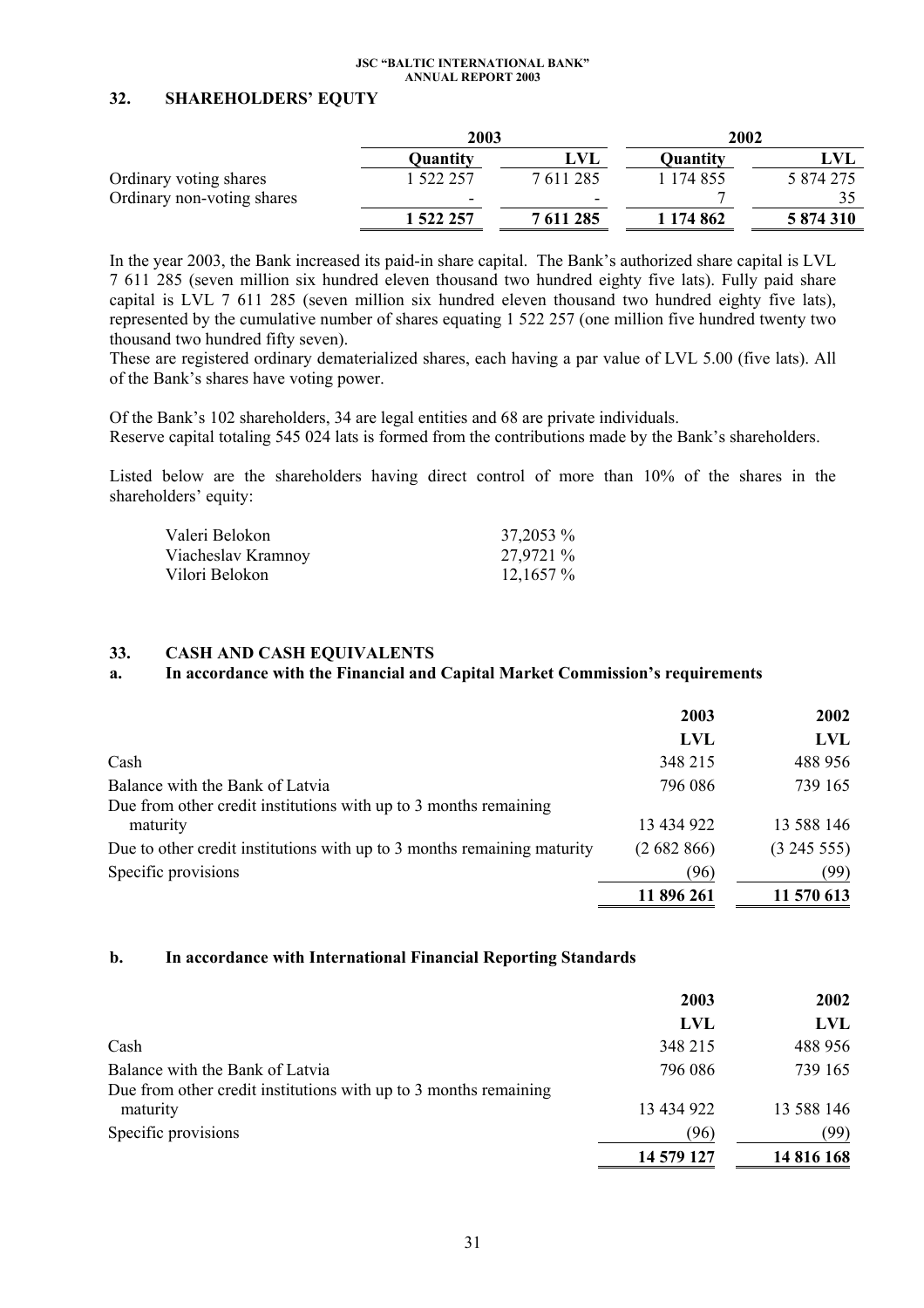### **34. RELATED PARTY TRANSACTIONS**

|                        | <b>Cumulative</b><br>Loans<br>number of risk<br>transactions<br>(excluding)<br>provisions)<br>LVL<br>LVL |         | <b>Risk</b><br>transactions<br>versus equity<br>(excluding<br>provisions<br>$\frac{6}{9}$ | <b>Deposits</b><br>LVL |  |
|------------------------|----------------------------------------------------------------------------------------------------------|---------|-------------------------------------------------------------------------------------------|------------------------|--|
| Council and Board      |                                                                                                          |         |                                                                                           |                        |  |
| members                | 3 2 7 2                                                                                                  | 34 279  | $0.65\%$                                                                                  | 2 0 2 1                |  |
| Other top executives   | 38 172                                                                                                   | 59 154  | 1.13%                                                                                     | 5 7 1 5                |  |
| Bank-related companies | 400 293                                                                                                  | 380 182 | 7.26%                                                                                     | 667 582                |  |
|                        | 441 737                                                                                                  | 473 615 | $9.04\%$                                                                                  | 675 318                |  |

### **35. ASSETS AND LIABILITIES UNDER TRUST MANAGEMENT**

The Bank possesses a license issued by the Financial and Capital Market Commission to act as an intermediary in security - based transactions and to maintain security accounts. Therefore customer asset management or trust operations are among the Bank's core activities. The Bank seals trust agreements with private individuals and legal entities, and with the residents and non - residents of the Republic of Latvia. The Bank undertakes to invest customer funds in those financial instruments, which by the trust administrator's view will prove to be the most profitable. As at 31 December 2003, the Bank's management assets consisted LVL 4 052 335. 100 % of this balance was in loans. As at December 2002 the Bank's management assets consisted LVL 1 067 113.

### **36. OFF-BALANCE SHEET ITEMS**

|                                              | 2003       | 2002       |
|----------------------------------------------|------------|------------|
|                                              | <b>LVL</b> | <b>LVL</b> |
| 1 219 335<br><b>Sureties and guarantees</b>  |            | 222 627    |
| <b>Commitments to customers</b><br>1 304 741 |            | 1 142 902  |
| Letters of Credit                            | 28 766     | 5 8 8 1    |
| Liabilities for opening credit lines         | 968 178    | 894 588    |
| Liabilities for credit cards                 | 306 993    | 241 576    |
| Other liabilities                            | 804        | 857        |
| 2 524 076                                    |            | 1 365 529  |

### **37. INFORMATION ON THE BANK'S STAFF**

In 2003, the Bank's average staff complement grew by 2 employees to reach the figure 126 (as compared to 124 in 2002). Remuneration to the Bank's Council and Board members amounted to:

|                 | 2003       | 2002    |
|-----------------|------------|---------|
|                 | <b>LVL</b> | LVL     |
| Council members | 6 1 6 8    | 5 3 0 5 |
| Board members   | 49 057     | 26 14 1 |
|                 | 55 2 2 5   | 31 446  |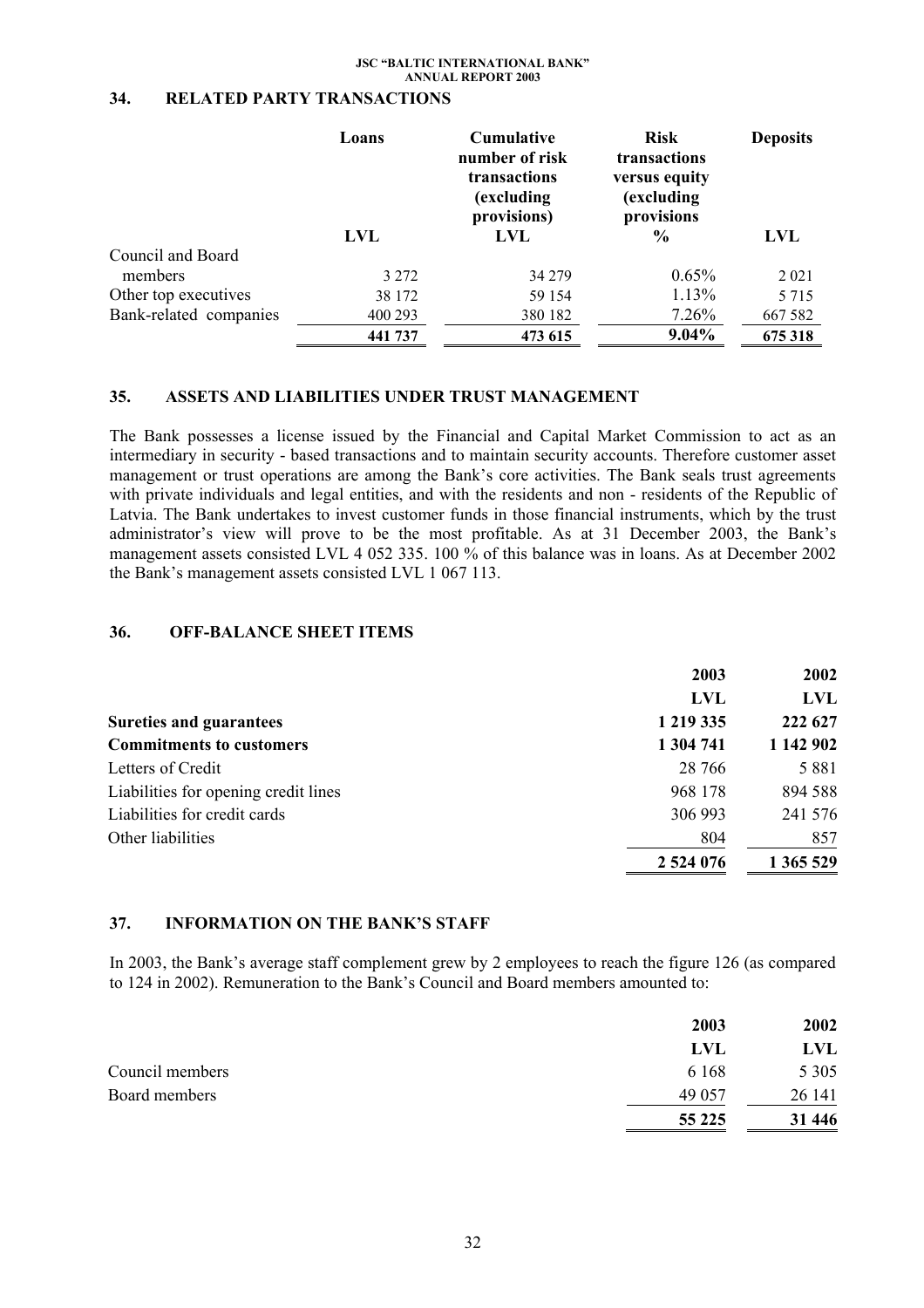### **38. CAPITAL ADEQUACY CALCULATION as at December 31, 2003**

The Bank's capital adequacy ratio reflects the capital level required for hedging against credit risk and market risk which the Bank's assets and off - balance sheet liabilities are exposed to. Therefore, to comply with the Financial and Capital Market Commission's regulatory requirements, the capital adequacy ratio may not be less than  $10$  per cent of the Bank's equity.

|                                                                                                    | In line with the Financial and Capital<br>Market Commission's regulatory<br>requirements |                                        |                                          | Basle agreement methodology |                                        |                                          |
|----------------------------------------------------------------------------------------------------|------------------------------------------------------------------------------------------|----------------------------------------|------------------------------------------|-----------------------------|----------------------------------------|------------------------------------------|
| <b>Assets</b>                                                                                      | Summa<br><b>LVL</b>                                                                      | <b>Risk</b><br>degree<br>$\frac{0}{0}$ | Risk-<br>weighted<br>value<br><b>LVL</b> | Amount<br>LVL               | <b>Risk</b><br>degree<br>$\frac{0}{0}$ | Risk-<br>weighted<br>value<br><b>LVL</b> |
| Cash and balances with the Central Bank                                                            | 1 144 301                                                                                | 0%                                     |                                          | 1 144 301                   | 0%                                     |                                          |
| Due from credit institutions and central banks                                                     |                                                                                          |                                        |                                          |                             |                                        |                                          |
| Credit institutions incorporated in OECD countries                                                 | 5 246 844                                                                                | 20%                                    | 1 049 369                                | 5 246 844                   | 20%                                    | 1 049 369                                |
| Demand claims on LR credit institutions                                                            | 1 007 755                                                                                | 20%                                    | 201 551                                  | 1 007 755                   | 20%                                    | 201 551                                  |
| Credit institutions incorporated in non-OECD countries                                             | 7 203 465                                                                                | 100%                                   | 7 203 465                                | 7 203 465                   | 20%                                    | 1 440 693                                |
| Securities and investments                                                                         |                                                                                          |                                        |                                          |                             |                                        |                                          |
| Due from the LR central government<br>Securities issued by credit institutions incorporated in the | 199 181                                                                                  | $0\%$                                  | L,                                       | 199 181                     | $0\%$                                  |                                          |
| LR                                                                                                 | 106 328                                                                                  | 50%                                    | 53 164                                   | 106 328                     | 20%                                    | 21 266                                   |
| Due from OECD country central governments                                                          | 140 463                                                                                  | $0\%$                                  |                                          | 140 463                     | $0\%$                                  |                                          |
| Other fixed-income securities                                                                      | 771980                                                                                   | 100%                                   | 771980                                   | 771980                      | 100%                                   | 771980                                   |
| Shares and other non-fixed income securities                                                       | 336 734                                                                                  | 100%                                   | 336 734                                  | 336 734                     | 100%                                   | 336 734                                  |
| Investments in associated companies                                                                | 127 111                                                                                  | 100%                                   | 127 111                                  | 127 111                     | 100%                                   | 127 111                                  |
| Customer loans, net value                                                                          |                                                                                          |                                        |                                          |                             |                                        |                                          |
| Claims secured by fixed-term deposits                                                              | 4 3 3 4 4 4 4                                                                            | $0\%$                                  |                                          | 4 3 3 4 4 4 4               | $0\%$                                  |                                          |
| Claims secured by mortgage on real estate and                                                      |                                                                                          |                                        |                                          |                             |                                        |                                          |
| registered with the Land Register                                                                  | 108 283                                                                                  | 50%                                    | 54 142                                   | 108 283                     | 50%                                    | 54 142                                   |
| Claims on borrowers which are not credit institutions,                                             |                                                                                          |                                        |                                          |                             |                                        |                                          |
| except for lower- risk- degree claims                                                              | 8 5 9 5 4 1 8                                                                            | 100%                                   | 8 5 9 5 4 1 8                            | 8 5 9 5 4 1 8               | 100%                                   | 8 5 9 5 4 1 8                            |
| Prepaid expenses and accrued income                                                                | 120 664                                                                                  | 50%                                    | 60 3 32                                  | 120 664                     | 100%                                   | 120 664                                  |
| Intangible assets                                                                                  | 220 568                                                                                  |                                        | $\blacksquare$                           | 220 568                     | 100%                                   | 220 568                                  |
| Fixed assets and investment property                                                               | 5 140 232                                                                                | 100%                                   | 5 140 232                                | 5 140 232                   | 100%                                   | 5 140 232                                |
| Other assets                                                                                       | 81 871                                                                                   | 100%                                   | 81 871                                   | 81 871                      | 100%                                   | 81 871                                   |
| <b>TOTAL</b>                                                                                       |                                                                                          |                                        | 23 675 369                               |                             |                                        | 18 161 599                               |
| <b>Off-balance sheet items</b>                                                                     |                                                                                          |                                        |                                          |                             |                                        |                                          |
| Sureties and guarantees                                                                            |                                                                                          |                                        |                                          |                             |                                        |                                          |
| Secured by deposits                                                                                | 764 760                                                                                  | 0%                                     |                                          | 764 760                     | $0\%$                                  |                                          |
| Other                                                                                              | 454 575                                                                                  | 100%                                   | 454 575                                  | 454 575                     | 100%                                   | 454 575                                  |
| Liabilities for loan issue                                                                         |                                                                                          |                                        |                                          |                             |                                        |                                          |
| Secured by deposits                                                                                | 143 522                                                                                  | $0\%$                                  |                                          | 143 522                     | $0\%$                                  |                                          |
| Secured by mortgage on real estate and                                                             |                                                                                          |                                        |                                          |                             |                                        |                                          |
| registered with the Land Register                                                                  | 1500                                                                                     | 50%                                    | 750                                      | 1 500                       | 50%                                    | 750                                      |
| <i>Other</i>                                                                                       | 1 130 149                                                                                | 100%                                   | 1 130 149                                | 1 130 149                   | 100%                                   | 1 130 149                                |
| Documentary letters of credit                                                                      | 28 766                                                                                   | $0\%$                                  | $\blacksquare$                           | 28 766                      | $0\%$                                  |                                          |
| Other                                                                                              | 804                                                                                      | 100%                                   | 804                                      | 804                         | 100%                                   | 804                                      |
| <b>TOTAL</b>                                                                                       | 2 524 076                                                                                |                                        | 1586278                                  | 2 524 076                   |                                        | 1586278                                  |
| TOTAL risk-weighted value of assets and off-balance sheet<br><b>liabilities</b>                    |                                                                                          |                                        | 25 261 647                               |                             |                                        | 19 747 877                               |